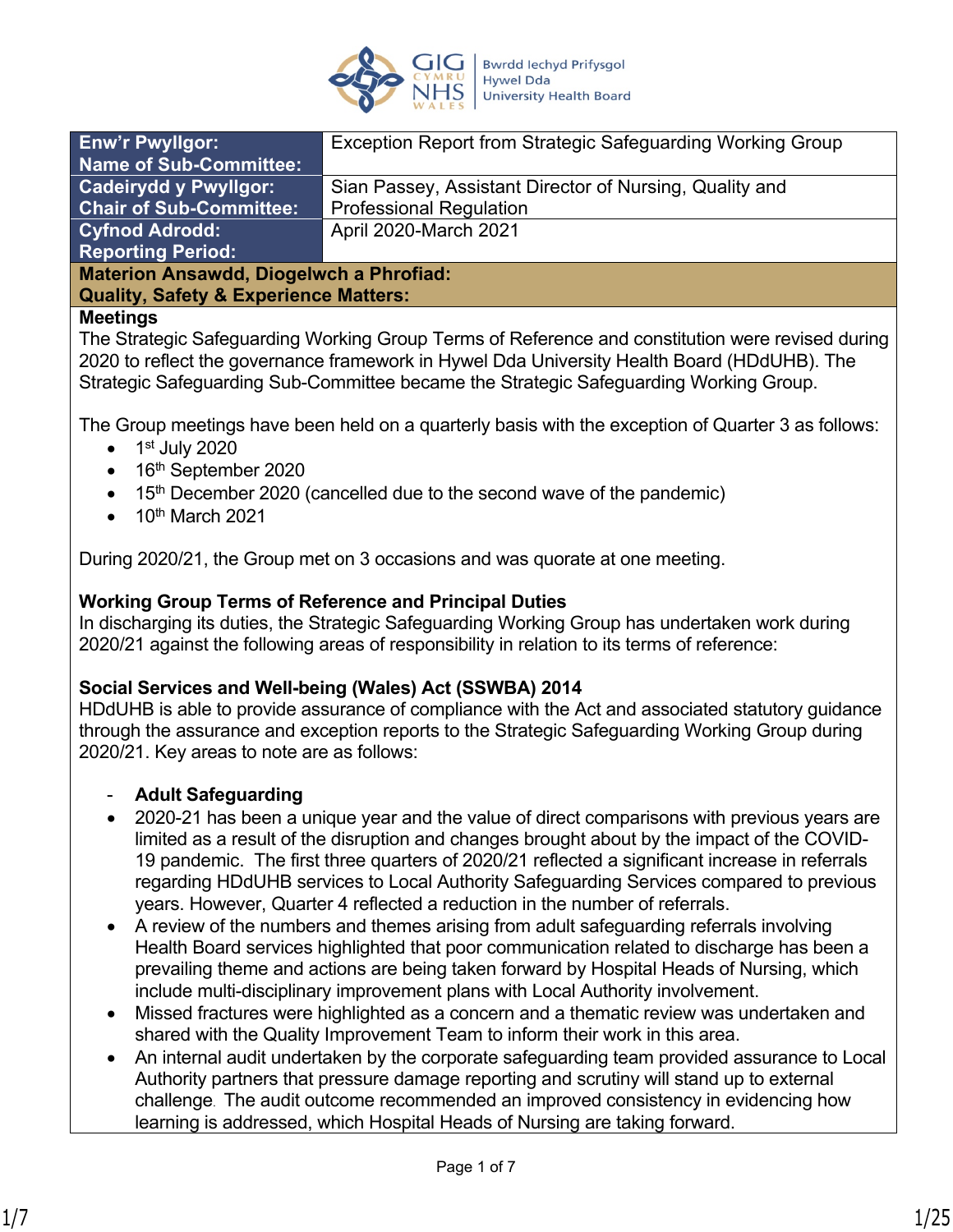Level 2 and 3 adult safeguarding training was delivered via Microsoft Teams during the pandemic, which resulted in a significant increase in uptake and improved compliance in adult safeguarding training.

# - **Child Safeguarding**

- The Group received assurance of compliance with the Procedural Response to Unexpected Deaths in Childhood (PRUDiC) and early lessons learned. There were five PRUDiC instances during 2020/21; two identified early learning for services. An Emergency Department response to one PRUDiC was not consistent with HDdUHB management of PRUDiC, therefore, an action plan is currently being managed by the relevant Head of Nursing. Record keeping in Health Visiting services was also identified as an area of learning and is being addressed by the Service Delivery Manager (SDM) and Senior Nurse Manager (SNM).
- Review of HDdUHB Multi-Agency Referral Forms (MARF) to Local Authority Children Services demonstrated a significant increase in MARF submissions Quarter 2 of 2020/21, most likely due to the relaxation of lockdown rules, services returning and becoming accessible to children and families, and increasing opportunities to disclose abuse and neglect. HDdUHB activity remained higher throughout 2020/21 than the previous year, which provides assurance that HDdUHB employees continued to discharge their statutory duty to report a child at risk of abuse or neglect during the pandemic.
- There has been a rise in MARF submissions due to self-harm in children and young people, which has been noted by the Regional Safeguarding Board as an area of concern. The Regional Talk to Me 2 Delivery Group is undertaking work to improve early recognition and intervention in this field. Quarter 4 saw a significant increase in the number of Child Sexual Exploitation (CSE) /Child Sexual Abuse (CSA) related cases. Reasons for this are currently unclear and will require ongoing monitoring. However, it was noted that the CSE/CSA has been a feature of the Safeguarding Newsletter and discussed in Service Safeguarding Delivery Groups. Additionally, specific CSE training was delivered to staff in Autumn 2020 to raise awareness of these areas of abuse.
- Level 3 Child Safeguarding training was delivered via Microsoft Teams, however, compliance remained low during 2020-21. Operational service leads have implemented improvement plans to improve compliance in 2021-22.

### - **Professional Concerns**

- The Wales Safeguarding Procedures (2019) set out arrangements for responding to safeguarding concerns about those whose work, either in a paid or voluntary capacity, brings them into contact with children or adults at risk. It also includes individuals who have caring responsibilities for children or adults in need of care and support and their employment or voluntary work brings them into contact with children or adults at risk.
- Whilst the procedures clarify that the responsibility sits with the Local Authority for overseeing the process, they support internal disciplinary procedures and provide guidance to deal appropriately with any concerns or allegations of professional abuse, neglect or harm. They ensure that all allegations of abuse made against staff or volunteers working with children, young people and adults at risk are dealt with in a fair, consistent and timely manner.
- Fifty-six professional concerns related to Health Board employees were managed during 2020/21; eighteen related to incidents in the individual's professional life and thirty-eight related to incidents involving an individual's private life. Twelve concerns related to an individual's private life involved concerns about their parenting. Eleven concerns related to individuals involved in perpetrating domestic related incidents. Eight concerns related to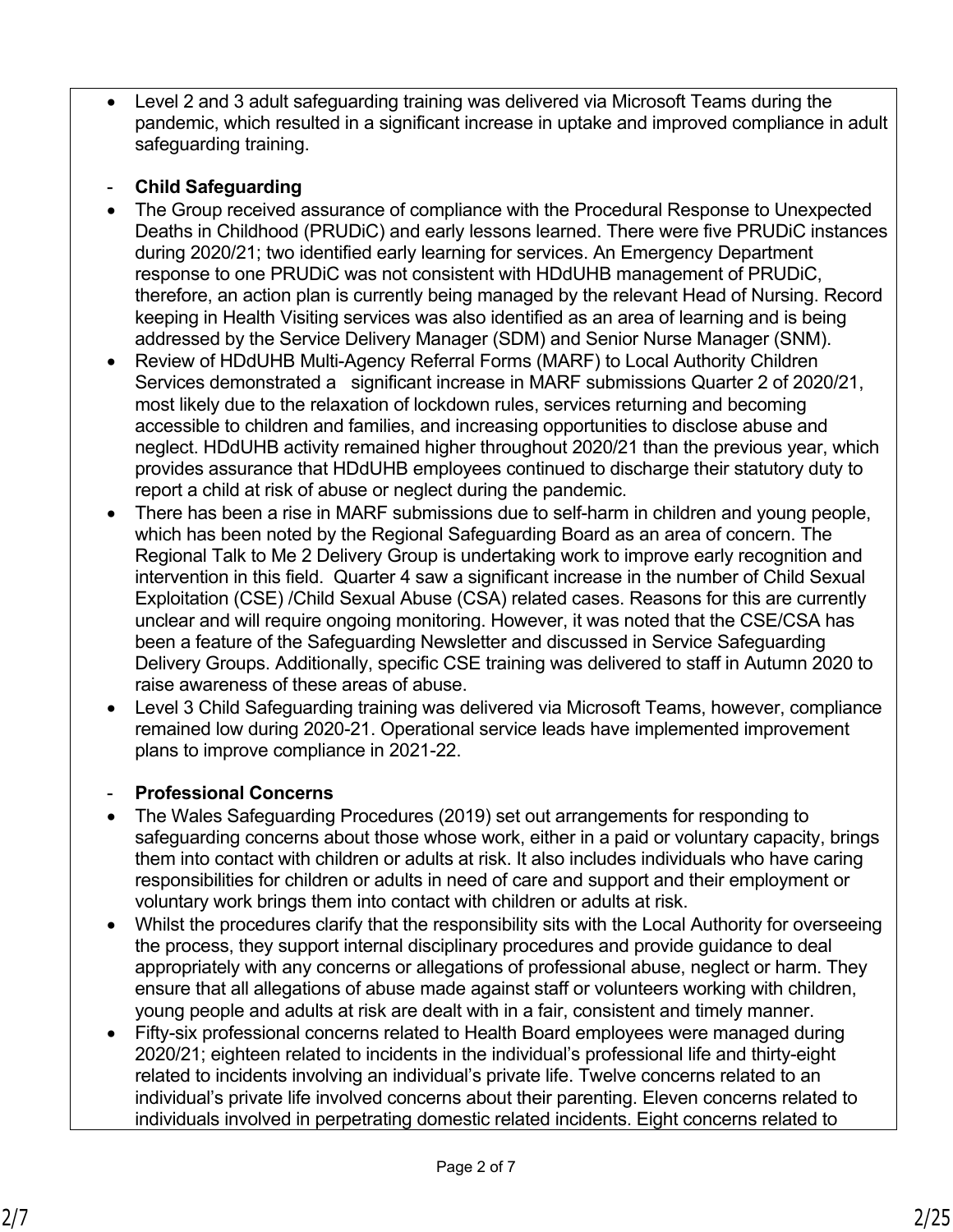substance misuse in the individual's private life. Eleven concerns involved new staff recruited in response to the COVID-19 pandemic. In seven cases, the concerns were substantiated. All but one of these concerns related to incidents in the individual's private life.

- In all professional concerns, information shared via the Local Authority is shared with the relevant manager and Workforce representative. A risk assessment is set out to ensure that any risks to adults or children receiving services in the Health Board are mitigated. Wellbeing support is also offered to the individual involved.
- Further discussion is to take place with Workforce colleagues to take a co-ordinated approach in ensuring staff are aware that actions in their personal lives can result in a multi-agency information share and be subject to the professional concerns process.

# **Looked After Children**

- HDdUHB has statutory responsibilities in relation to the planning, commissioning and delivery of services in order to address the health needs of Looked After Children (LAC) residing in HDdUHB and HDdUHB children placed in other Health Board areas.
- Assurance and exceptions in compliance with the statutory requirement to provide a minimum of an annual health assessment for children and young people looked after who are over 5 years of age and twice yearly for children under 5 years of age has been received.
- During the COVID-19 pandemic, there was a significant increase in the number of LAC within the HDdUHB area due to a combination of cases from the 3 local authorities and children placed from other health board areas, adding to the increasing workload. As at 31st March 2020, there were 721 LAC, 299 of which were placed from other local authorities. Recent data at 31<sup>st</sup> March 2021 indicate 816 LAC, which is the highest level in approximately five to six years, 340 of which are children from other areas. This increase within the service has been monitored to identify any variance however, it appears the pattern is continuing and is a reflection of the pressures that families have experienced during the pandemic. Children are now attending school and have the opportunity to share information of how they are feeling and what experiences they have had during lockdown.
- The Strategic Safeguarding Working Group received an evaluation of a new and innovative role in HDdUHB, which is the only post of its kind in Wales. A LAC Nurse specifically for children and young people in residential homes has maintained contact with residential care home managers and children via telephone and virtual means during the pandemic to ensure that their health and wellbeing needs were being met.

# - **Statutory Reviews**

- HDdUHB has statutory duties under the Social Services and Wellbeing (Wales) Act 2014 to participate in multi-agency Child and Adult Practice Reviews. HDdUHB participated in two Child Practice Reviews during 2020/21, which are currently ongoing. Early learning has identified the need to implement a procedure for monitoring vulnerable people who are not brought to, or could not attend, appointments. This procedure has been approved and implemented with an audit planned for 2021/22.
- HDdUHB participated in one Adult Practice Review CWMPAS 1/2019 that was published in August 2020. This review involved a young woman with learning disabilities in a jointly commissioned supported living placement who was subject to physical and emotional abuse by her care workers. This review highlighted the following improvements are required.
	- Improvement in transition arrangements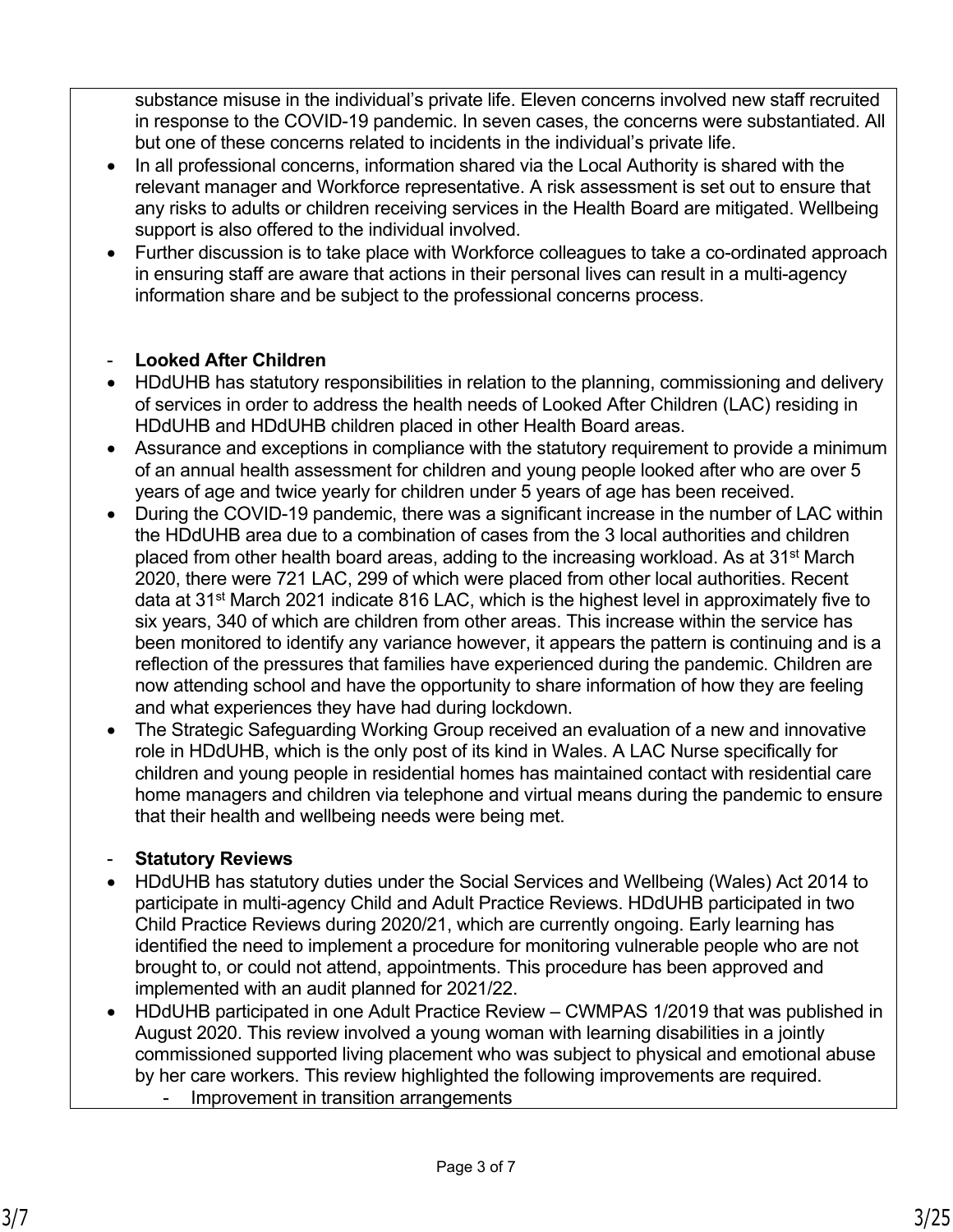- Responsibilities of Care Inspectorate Wales (CIW) and commissioners in carrying out unannounced visits and their scrutiny and assurance processes;
- An Independent Reviewing System for adults with learning disabilities whereby Independent Reviewing Officers ensure that placements and care plans fully reflect the needs of the adult;
- The need for respectful uncertainty and professional curiosity by practitioners.

The Mental Health and Learning Disabilities Directorate are involved in the action plan arising from this review.

 Domestic Homicide Reviews are held under statutory guidance under section 9(3) of the Domestic Violence, Crime and Victims Act 2004 and the Health Board is directed to participate in such reviews and share relevant information. HDdUHB has been involved in two Domestic Homicide Reviews during 2020/21, one in Ceredigion and one with Gwynedd and Anglesey Community Safety Partnership. Both reviews involved older people and the review process is currently ongoing. However, early learning has highlighted the need to implement IRISi in Primary Care, which is consistent with the regional priority identified from a previous Domestic Homicide Review in Pembrokeshire and is detailed in the Mid and West Wales Regional Violence Against Women, Domestic Abuse and Sexual Violence Delivery Plan. Three GP clusters in Carmarthenshire have volunteered to participate in a pilot with an evaluation to be reported to the Strategic Safeguarding Working Group via the Community and Primary Care Safeguarding Delivery Group.

### **Violence Against Women Sexual Violence and Domestic Abuse Act (2015)**

HDdUHB has duties under the Violence against Women, Domestic Abuse and Sexual Violence (Wales) Act (VAWDASV) 2015. The National Training Framework issued statutory guidance under Section 15 of the Act. HDdUHB is required to evidence improvement in compliance with Groups 1, 2 and 6 of the National Training Framework. Progress against this is reviewed by the Strategic Safeguarding Working Group on a quarterly basis and subsequent risks reviewed.

A Mid and West Wales VAWDASV Strategic Group is well established and chaired by Dyfed Powys Police. HDdUHB is engaged in the VAWDASV Regional Strategy under which there are six regional priorities agreed as follows.

- 1. Improve public knowledge and awareness and challenge attitudes towards equality and domestic abuse among citizens.
- 2. Increase the awareness of children and young people of the important of safe and healthy relationships and abuse is always wrong.
- 3. Increase the focus on holding perpetrators to account and providing them with opportunities to understand their behaviour and its consequences.
- 4. Make early intervention and prevention an integrated priority.
- 5. Ensure professionals are trained to provide timely and effective responses to victims and survivors.
- 6. Provide victims with equal access to appropriately resourced services.

The operational delivery against these priorities is through the VAWDASV Delivery Group. HDdUHB has representation on both the strategic and delivery groups and associated Task and Finish Groups. The specific action for the HDdUHB under priority 6 is the implementation of an IRISi pilot in Primary Care. Under priority 5, the HDdUHB corporate safeguarding team led the evaluation of the delivery of Ask and Act training in NHS Wales on behalf of the NHS Safeguarding Network.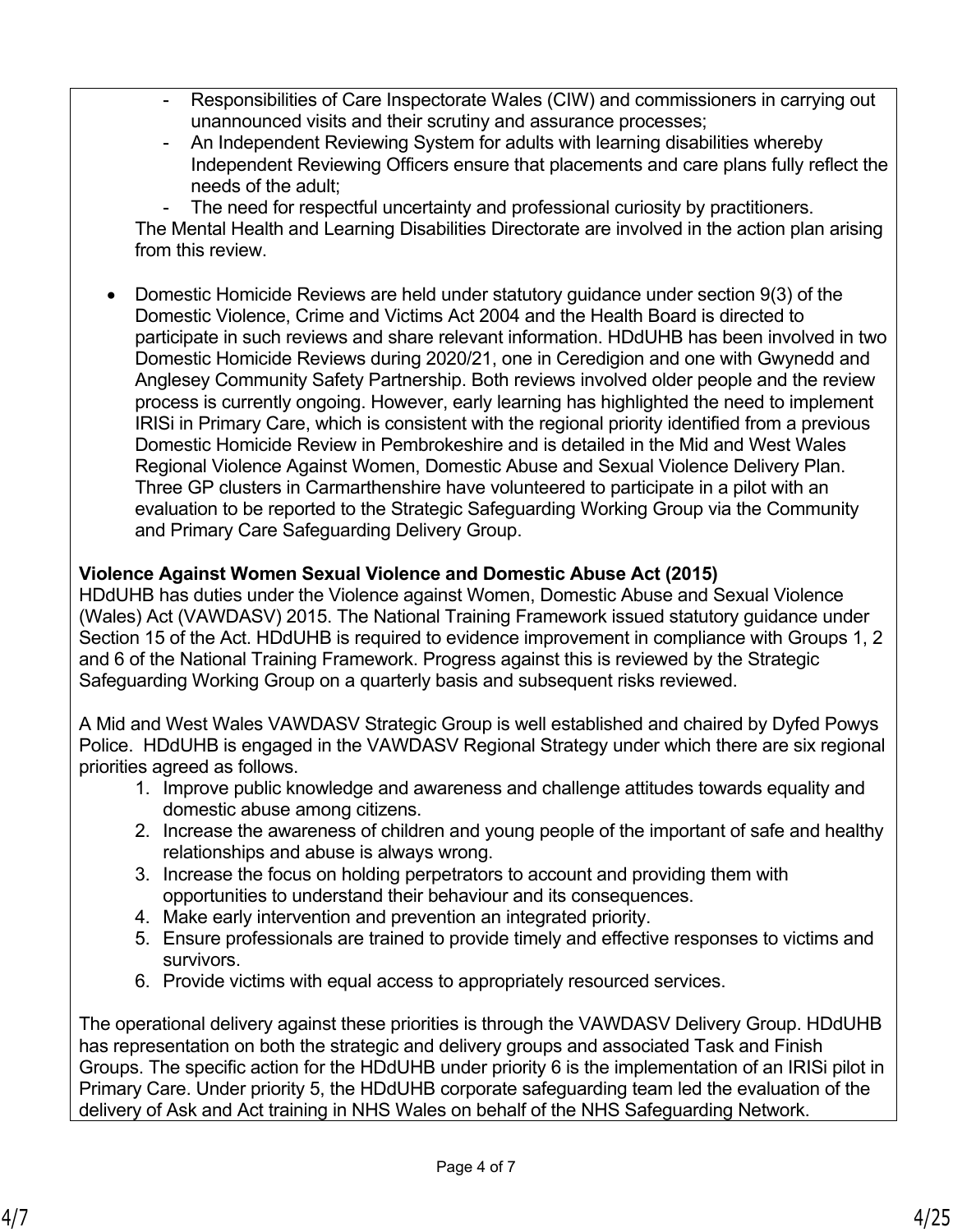During the pandemic, statutory partners did not witness a rise in domestic incident reporting, however, specialist services have reported an increase in the number of victims contacting their services directly. Strong collaborative working in the region is responding to the challenges in specialist services with grant applications to support capacity and service development. The corporate safeguarding team have continued to raise awareness of domestic abuse and support services throughout the pandemic.

HDdUHB is required to submit an annual report to Welsh Government on compliance with the National Training Framework. The National Training Framework places a statutory duty on the UHB for all staff to be compliant with Group 1 VAWDASV e-learning. During the past year, there had been a significant decline in compliance despite taking positive action to address this. This is discussed further in the risk section of the report.

Group 2 Ask and Act training is a requirement for specific groups of staff and compliance in this area has increased as a result of delivery via Microsoft Teams.

Group 6 Strengthening Leadership Series is aimed at public sector leaders and comprises a series of short films, each on an important issue related to violence against women, domestic abuse and sexual violence. The films offer short bursts of information, which can be used to shape strategic direction, share within teams and improve knowledge. Compliance with this training group is currently not possible as it is not linked to the Electronic Staff Record (ESR).

### **Other Areas of Responsibility**

During 2020/21, the Strategic Safeguarding Working Group also received, and considered the following:

- Strategic safeguarding work plan and improvement plan for the NHS Wales Safeguarding Maturity Matrix.
- A review against the HDdUHB improvement plan in response to the Healthcare Inspectorate Wales (HIW) Special Review Abertawe Bro Morgannwg University Health Board's (now known as Swansea Bay University Health Board) handling of the employment and allegations made against Mr W.
- Regional Executive Safeguarding Board updates
- NHS Safeguarding Network developments
- Looked After Children quality of health assessments audit
- HDdUHB contribution to the Regional Safeguarding Board Annual report 2020-21, attached at Appendix 1.

# **Strategic Safeguarding Working Group Developments for 2021/22**

The following developments are planned for Strategic Safeguarding during 2021/22:

- Continue good working relationships with Local Authority and other partner agencies.
- Continued review of the HDUHB self-assessment against the NHS Wales Safeguarding Maturity Matrix and associated improvement plan.
- Concentrated effort to support wider learning from Safeguarding reviews, with consideration to be given to processes to facilitate this.

#### **Risgiau: Risks (include Reference to Risk Register reference):**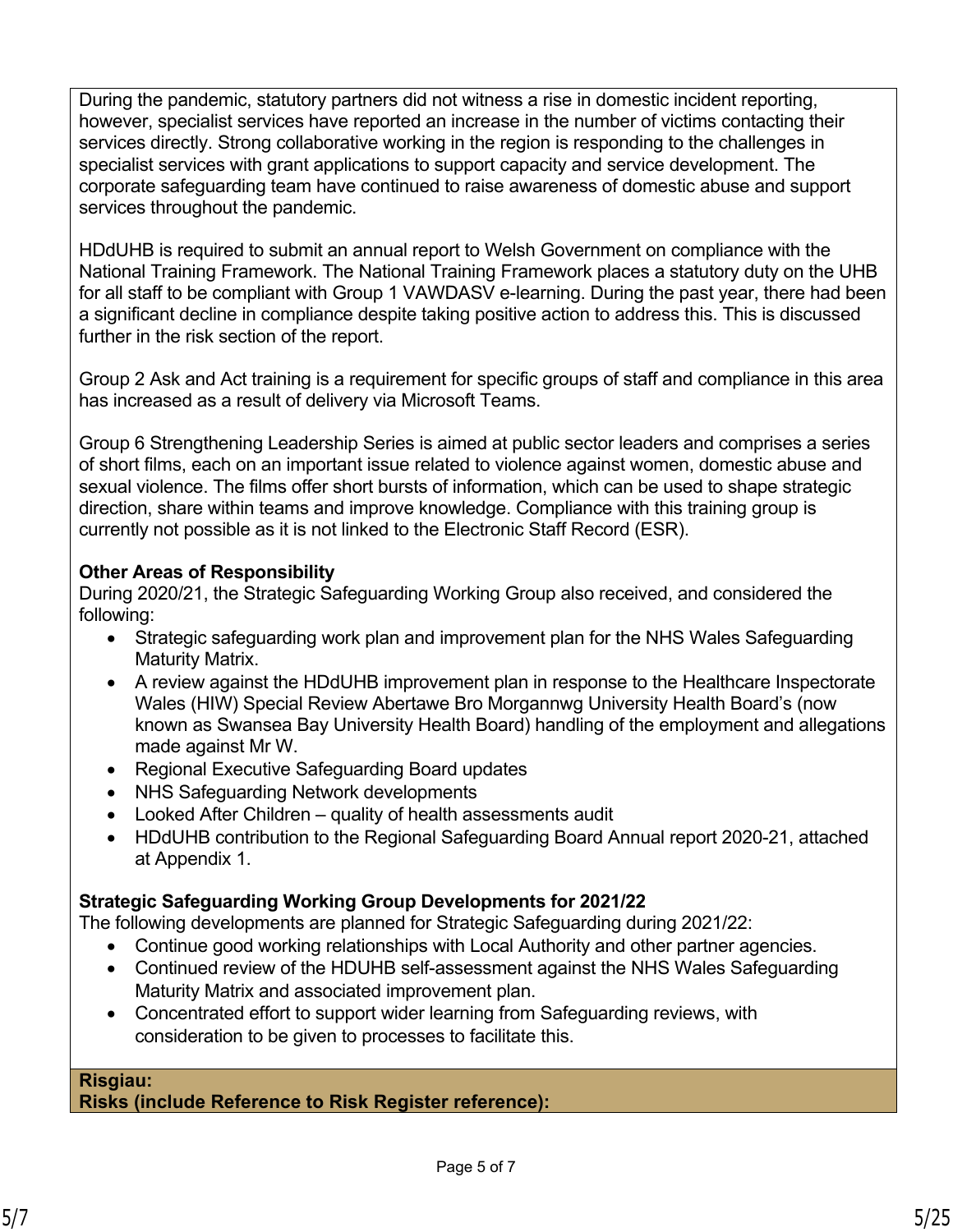Risk 703: Compliance with the Group 1 VAWDASV National Training Framework has been on the risk register since February 2019 and details the risk that staff would be unable to recognise and respond to violence against women, domestic abuse and sexual violence. This is as a result of failure to complete Group 1 VAWDASV e-learning. This could lead to an impact on statutory compliance with the VAWDASV Act 2015 National Training Framework (2016). Non-compliance with training could result in staff failure to recognise and respond to domestic abuse and lead to harm for people receiving Health Board services.

The Health Board failed to achieve and sustain 85% compliance by March 2021. The compliance deteriorated month on month during the year despite reminders to managers and staff to complete the training. At the end of Quarter 4, compliance is reported at 78.86%. A breakdown of each service compliance has been sent to relevant Executive and operational teams to target areas where compliance is not achieved.

Services and directorates are to identify their improvement plans, which will continue to be monitored via the Strategic Safeguarding Working Group.

This risk will be further reviewed, with anticipated improvement in compliance, at the end of Quarter 1 2021/22.

#### **Gwella Ansawdd: Quality Improvement:**

- Progress against the Strategic Safeguarding Work Plan and Safeguarding Maturity Matrix training compliance improvements were initially hampered by the COVID-19 pandemic; however, the innovation of delivering training via Microsoft Teams has improved compliance with Level 3 adult safeguarding and Group 2 Ask and Act training.
- The Lead Nurse LAC led on a revised LAC Health Assessment Framework in 2020 and has successfully implemented this in HDdUHB following the training of all Health Visitors and School Nurses.
- All LAC health assessments are quality assured by the LAC Lead Nurse and Specialist Nurses to ensure the quality of care delivered across the organisation is consistent and the organisation delivers effective, safe and person‐centred care.
- The LAC Nurse for Residential Homes evaluated the first twelve months of this post in HDdUHB and outcomes for children and young people placed in those care homes.
- The corporate safeguarding team led on an evaluation of the delivery of Group 2 Ask and Act training in NHS Wales and presented the outcome and recommendations to the NHS Wales Safeguarding Network.
- An audit has been conducted six months after attendance at Group 2 VAWDASV Ask and Act training to capture outcomes for survivors of domestic abuse in contact with HDdUHB services.
- The Lead Nurse Safeguarding Children and named Doctor led on a Regional Procedure for the Management of Injuries in Non Mobile Children, which has been approved and implemented across the region.

# **Argymhelliad:**

# **Recommendation:**

The Committee is asked to discuss whether the assurance and actions taken by the Group to mitigate the risks are adequate.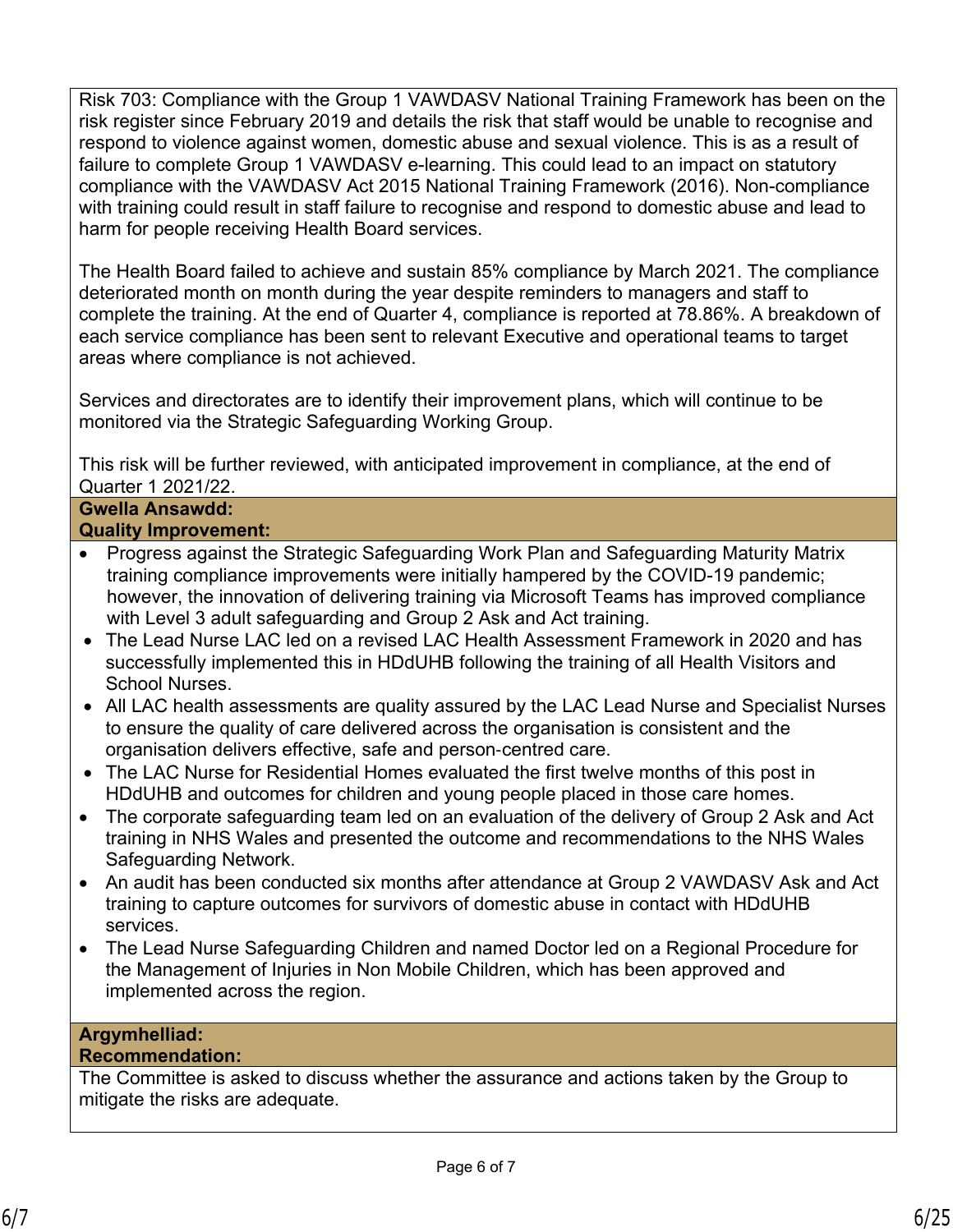| <b>Dyddiad y Cyfarfod Pwyllgor Nesaf:</b><br>Date of Next Group Meeting: |  |
|--------------------------------------------------------------------------|--|
| 11 <sup>th</sup> August 2021                                             |  |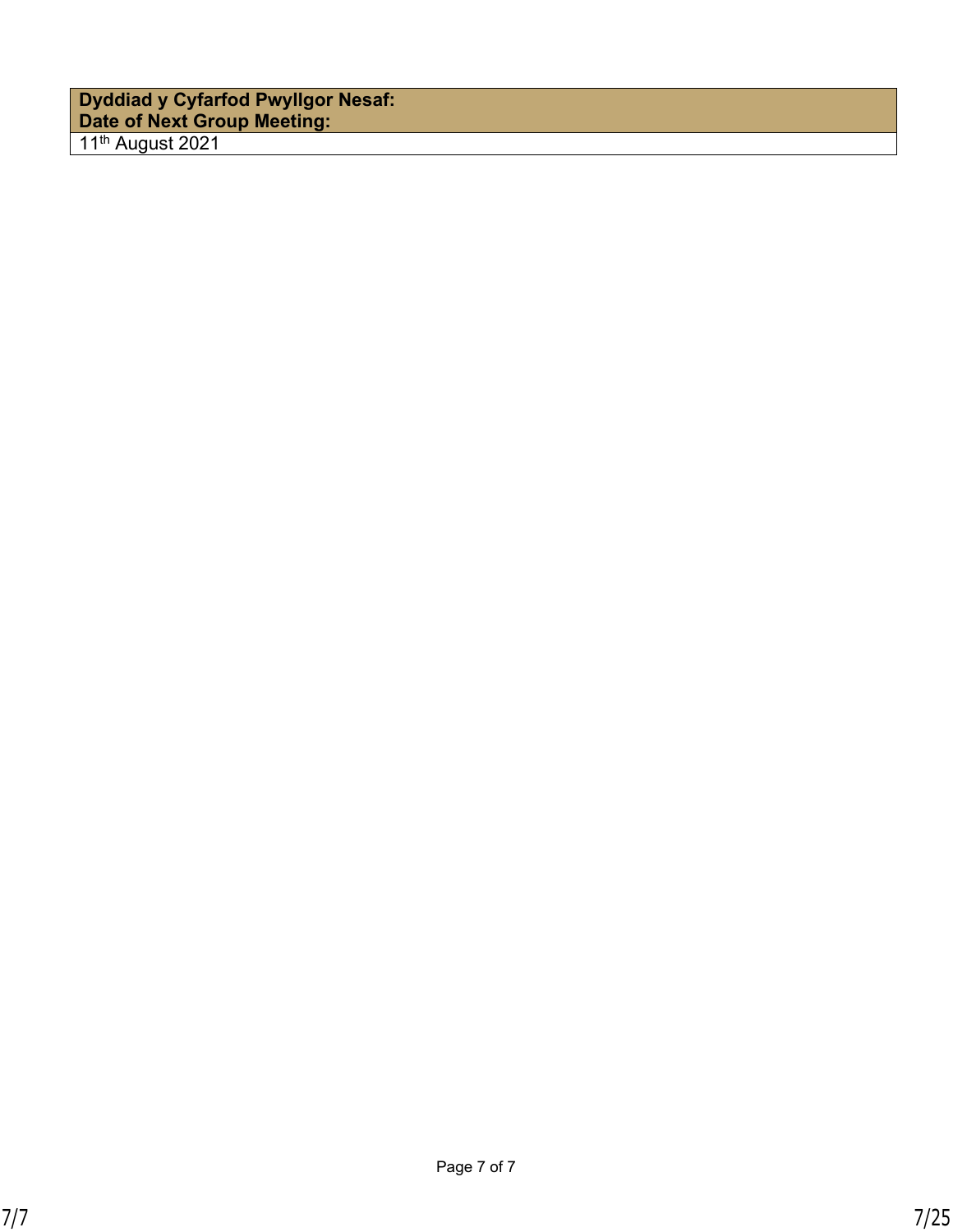

# **Annual Partner Agency Contribution**

# **to the Mid & West Wales Safeguarding Board's Annual Report 2020-21**

Each designated Board member is required to complete the below report template to enable your agency's contribution and safeguarding work to be adequately represented in this year's Annual Report.

Within the context of outcome focused practice, as well as identifying the work that has been undertaken, please give careful consideration as to how your contribution **evidences good safeguarding outcomes for children and adults at risk.**

Please consider responses within the context of the Board's Annual Strategic Plan 2020-21 – see attached reporting spreadsheet.

**Please note this contribution is for the Annual Report to be published by 31st July 2021, which will reflect and report on work undertaken between 1st April 2020 and 31st March 2021 only.**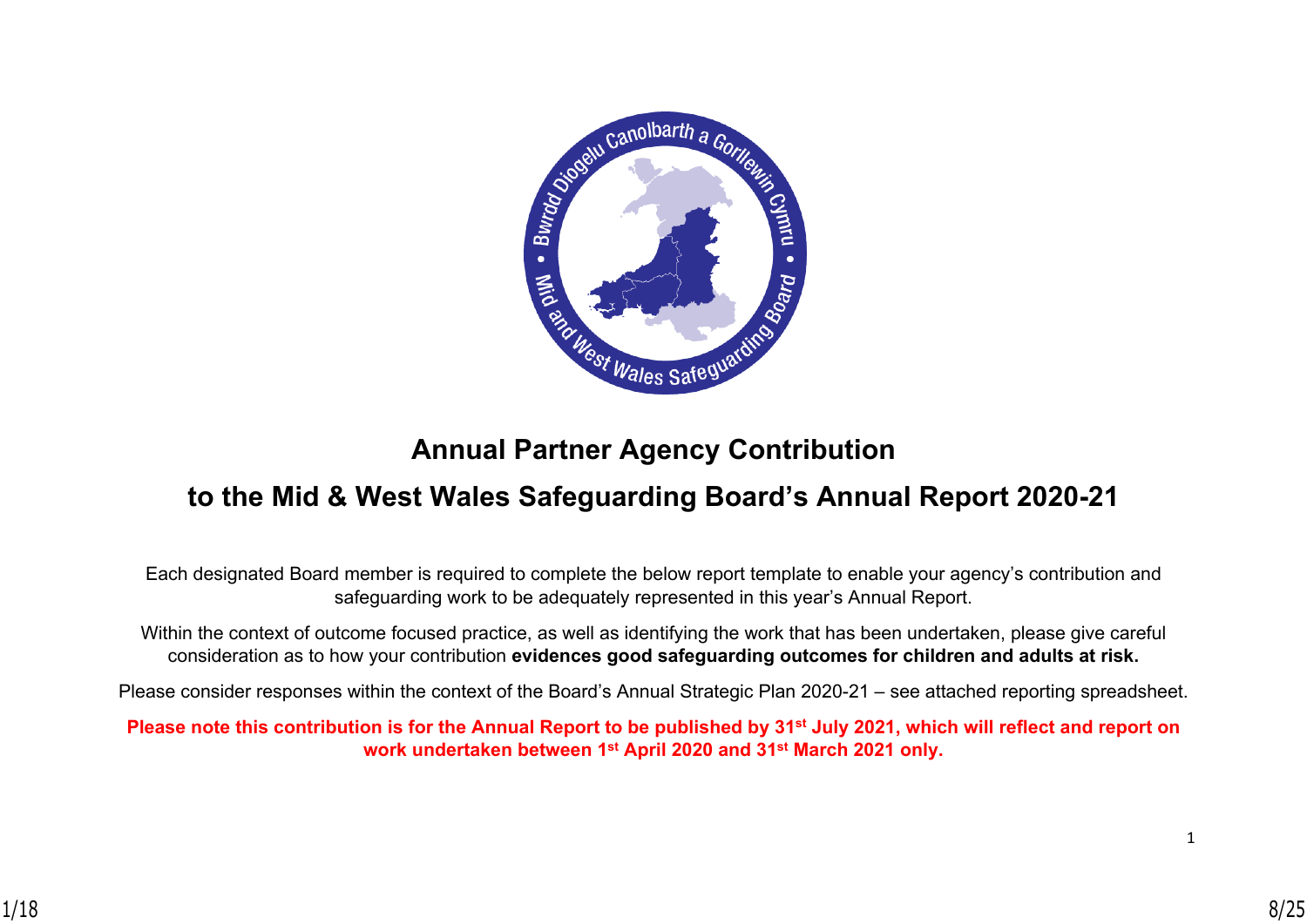

# **Organisational Input into the Mid & West Wales Safeguarding Board's Annual Report 2019-20,**

# **COVID-19 Specific:**

| <b>Question</b>                                                                                     | <b>Comment and Actions</b>                                                                                                                                                                                                                                                                  | <b>COVID-19 Specific Comments</b><br>and Action                                                                     | What safeguarding outcomes<br>have you achieved?                 |
|-----------------------------------------------------------------------------------------------------|---------------------------------------------------------------------------------------------------------------------------------------------------------------------------------------------------------------------------------------------------------------------------------------------|---------------------------------------------------------------------------------------------------------------------|------------------------------------------------------------------|
| How has your<br>1.<br>organisation/agency<br>contributed to the<br><b>Board's</b><br>effectiveness? | <b>Hywel Dda University Health</b><br>Board continues to be a<br>consistent member of the Mid<br>and West Wales Regional<br>Safeguarding Board.<br>As a statutory partner, we<br>work collaboratively and<br>provide professional challenge<br>across the spectrum of<br>safeguarding work. | We participated in the regional<br>COVID response multi-agency<br>meetings to respond to issues<br>collaboratively. | Strong commitment to<br>partnership and multi-agency<br>working. |
|                                                                                                     | The Health Board continues to<br>play an active role in<br>development of policy and<br>procedures and safeguarding<br>training and active<br>participation in multi-agency<br>reviews and learning events.                                                                                 |                                                                                                                     |                                                                  |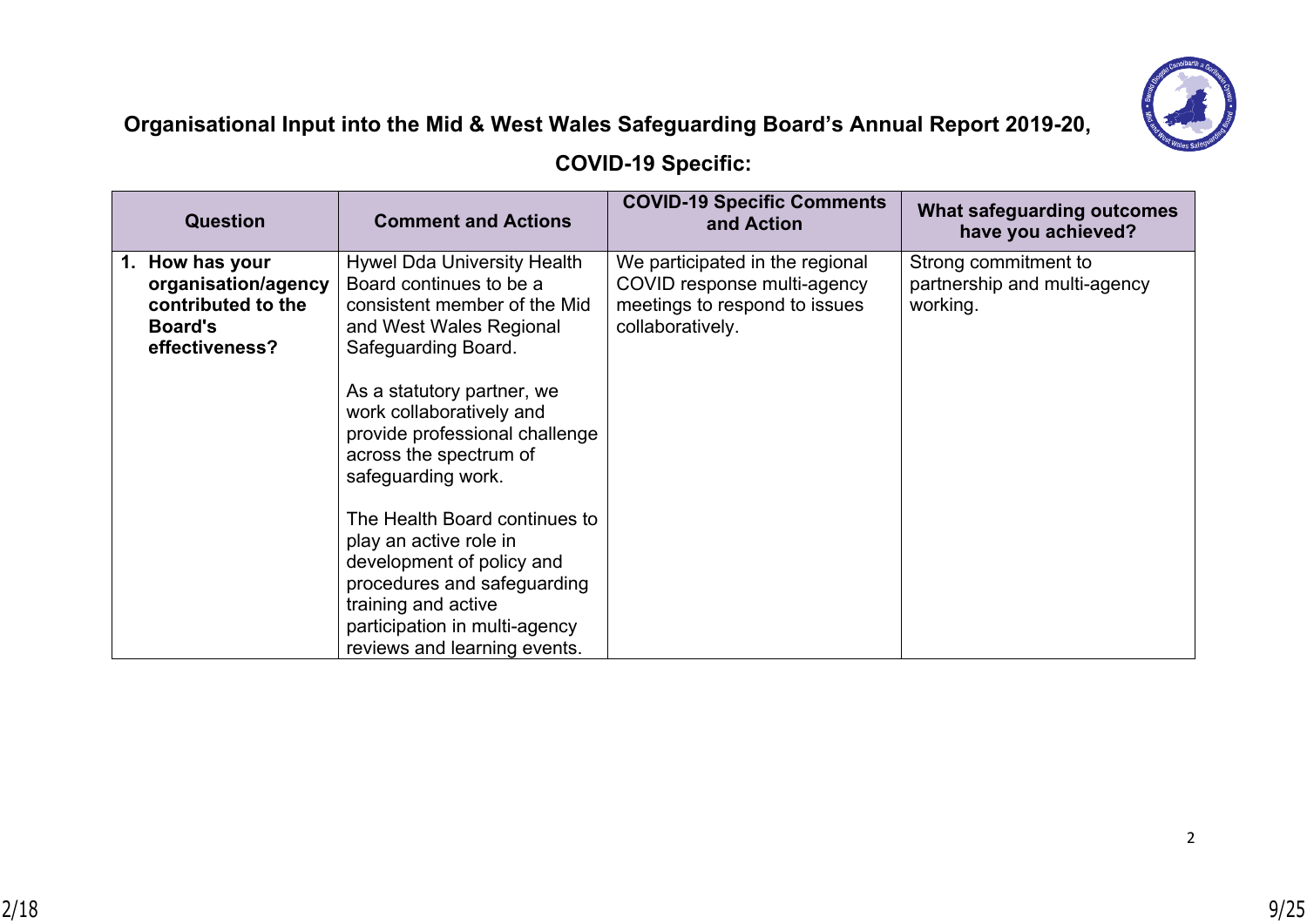| <b>Question</b>                                                                                               | <b>Comment and Actions</b>                                                                                                                                                                                   | <b>COVID-19 Specific Comments</b><br>and Action                                                                                                       | What safeguarding outcomes<br>have you achieved?                                                                                                                                                  |
|---------------------------------------------------------------------------------------------------------------|--------------------------------------------------------------------------------------------------------------------------------------------------------------------------------------------------------------|-------------------------------------------------------------------------------------------------------------------------------------------------------|---------------------------------------------------------------------------------------------------------------------------------------------------------------------------------------------------|
| 2. How has your<br>organisation/agency<br>worked<br>collaboratively with<br>other bodies or<br>organisations? | We actively commit to and<br>participate in the Board's<br>subgroups and LOG meetings<br>and work closely with partners<br>to develop and implement<br>regional policy and improve<br>safeguarding practice. |                                                                                                                                                       | We have worked collaboratively<br>to develop and implement the<br><b>Regional Adult Safeguarding</b><br>Threshold document and<br><b>Regional Training Framework.</b>                             |
|                                                                                                               | We have been committed to<br>and actively participated in<br><b>Child Practice Reviews, Adult</b><br><b>Practice Reviews and Multi-</b><br>agency Practitioner Forums<br>and DHRs.                           |                                                                                                                                                       | Identification and sharing of<br>learning within and across<br>agencies.                                                                                                                          |
|                                                                                                               | Corporate Parenting - the<br>LAC Lead Nurse is a<br>consistent and active member<br>of Corporate Parenting panels<br>- see COVID 19 specific<br>comments.                                                    | <b>Corporate Parenting Panels were</b><br>held during the pandemic in<br>Pembs and Ceredigion.<br>Carmarthenshire has not met<br>since February 2020. | The Lead Nurse LAC provides<br>reports to the UHB Strategic<br>Safeguarding Working Group on<br>LAC activity and the assurance<br>of the timeliness and quality of<br>Health assessments for LAC. |
|                                                                                                               | CSE – the Lead Nurse LAC is<br>an active members of the<br>three MACSE and operational<br>staff attend CSE strategy<br>meetings.                                                                             |                                                                                                                                                       | Participate in the reduction of<br>risks of sexual exploitation.                                                                                                                                  |

3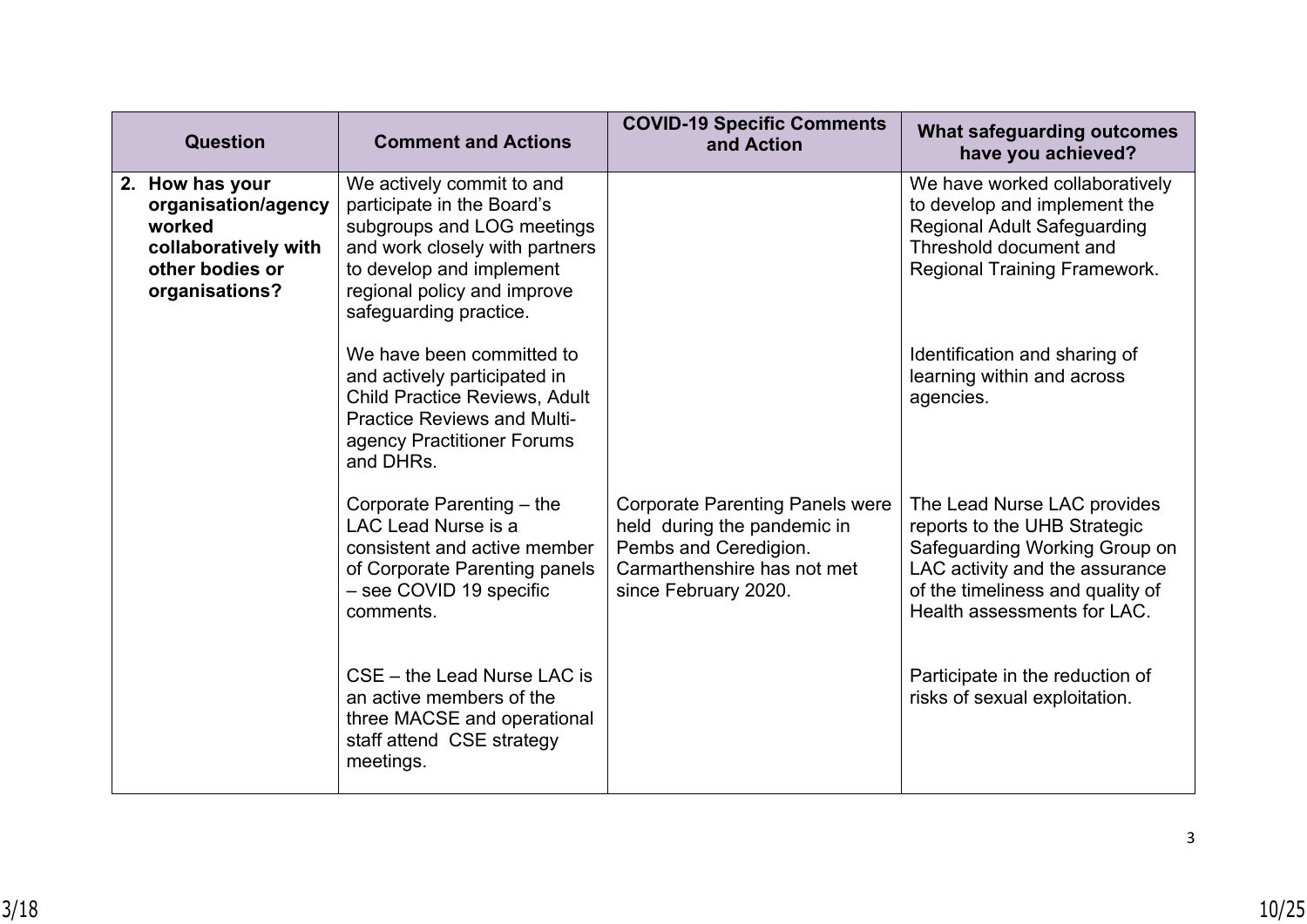| Question | <b>Comment and Actions</b>                                                                                                                                                                     | <b>COVID-19 Specific Comments</b><br>and Action | <b>What safeguarding outcomes</b><br>have you achieved?                                                                                                                                                                                                 |
|----------|------------------------------------------------------------------------------------------------------------------------------------------------------------------------------------------------|-------------------------------------------------|---------------------------------------------------------------------------------------------------------------------------------------------------------------------------------------------------------------------------------------------------------|
|          | The UHB are consistent<br>members of and participate in<br>VAWDASV regional strategic<br>and operational meetings with<br>representation from statutory<br>and non-statutory<br>organisations. |                                                 | We train staff to identify and<br>respond to domestic abuse and<br>sexual violence and ensure they<br>know how to access support and<br>services for victims and<br>perpetrators. We contribute to<br>the achievement of the regional<br>delivery plan. |
|          | We have recruited a Domestic<br>Abuse Support Officer who<br>provides consistent<br>attendance and representation<br>at Domestic Abuse Daily<br>Discussion meetings.                           |                                                 | Information sharing to recognise<br>and respond to risk.                                                                                                                                                                                                |
|          | Participation in multi-agency<br><b>Modern Slavery MARAC</b><br>meetings                                                                                                                       |                                                 | Information sharing to recognise<br>and respond to risk.                                                                                                                                                                                                |
|          | Consistent members of each<br>county multi-agency Channel<br>Panel meetings.                                                                                                                   |                                                 |                                                                                                                                                                                                                                                         |
|          | Actively contribute to the NHS<br><b>Wales Safeguarding Network.</b>                                                                                                                           |                                                 | Contribute to the NHS Wales<br>work plan.<br>Identify and share best practice<br>and where consistency in                                                                                                                                               |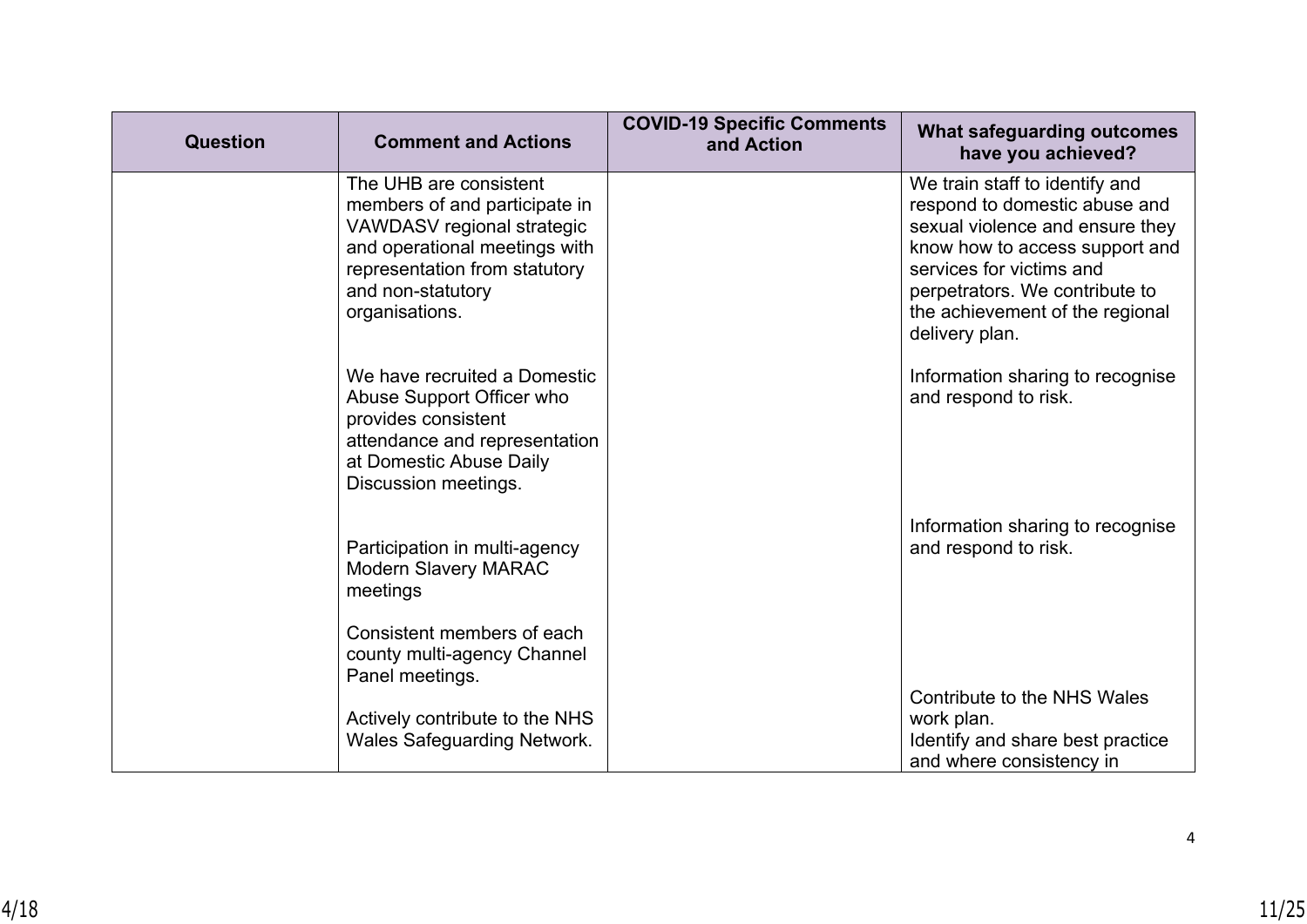| <b>Question</b>                                                                                                       | <b>Comment and Actions</b>                                                                                                                         | <b>COVID-19 Specific Comments</b><br>and Action                                                                                                                                                                                                                                                                        | What safeguarding outcomes<br>have you achieved?                                                                       |
|-----------------------------------------------------------------------------------------------------------------------|----------------------------------------------------------------------------------------------------------------------------------------------------|------------------------------------------------------------------------------------------------------------------------------------------------------------------------------------------------------------------------------------------------------------------------------------------------------------------------|------------------------------------------------------------------------------------------------------------------------|
|                                                                                                                       | The UHB led of the evaluation<br>of the delivery of Ask and Act<br>training in NHS Wales.                                                          |                                                                                                                                                                                                                                                                                                                        | practice can be achieved on a<br>'one for Wales' basis.                                                                |
| 3. Please outline any<br>key safeguarding<br>training delivered to<br>staff within your<br>organisation this<br>year. | Level 2 and 3 adult<br>safeguarding<br>Level 3 children<br>Group 2 Ask and Act<br><b>Commissioned CSE training</b>                                 | The UHB responded early to the<br>challenge the pandemic placed<br>on us with the cancellation of<br>face to face safeguarding<br>training. The corporate<br>safeguarding team evolved<br>training to be delivered by<br>Microsoft Teams in response to<br>the pandemic which has<br>significantly improved attendance | Improved staff awareness of<br>legal and policy requirements in<br>safeguarding people at risk of<br>abuse and neglect |
|                                                                                                                       | The Named Doctor delivers<br>clinical Level 3 child<br>safeguarding training and<br>offers this to staff from Social<br><b>Services and Police</b> |                                                                                                                                                                                                                                                                                                                        | Consistent uptake in multi-<br>agency training                                                                         |
|                                                                                                                       | The LAC team have delivered<br>training to all Health Visitors                                                                                     |                                                                                                                                                                                                                                                                                                                        | Implementation of the revised<br><b>LAC</b> health assessment<br>framework                                             |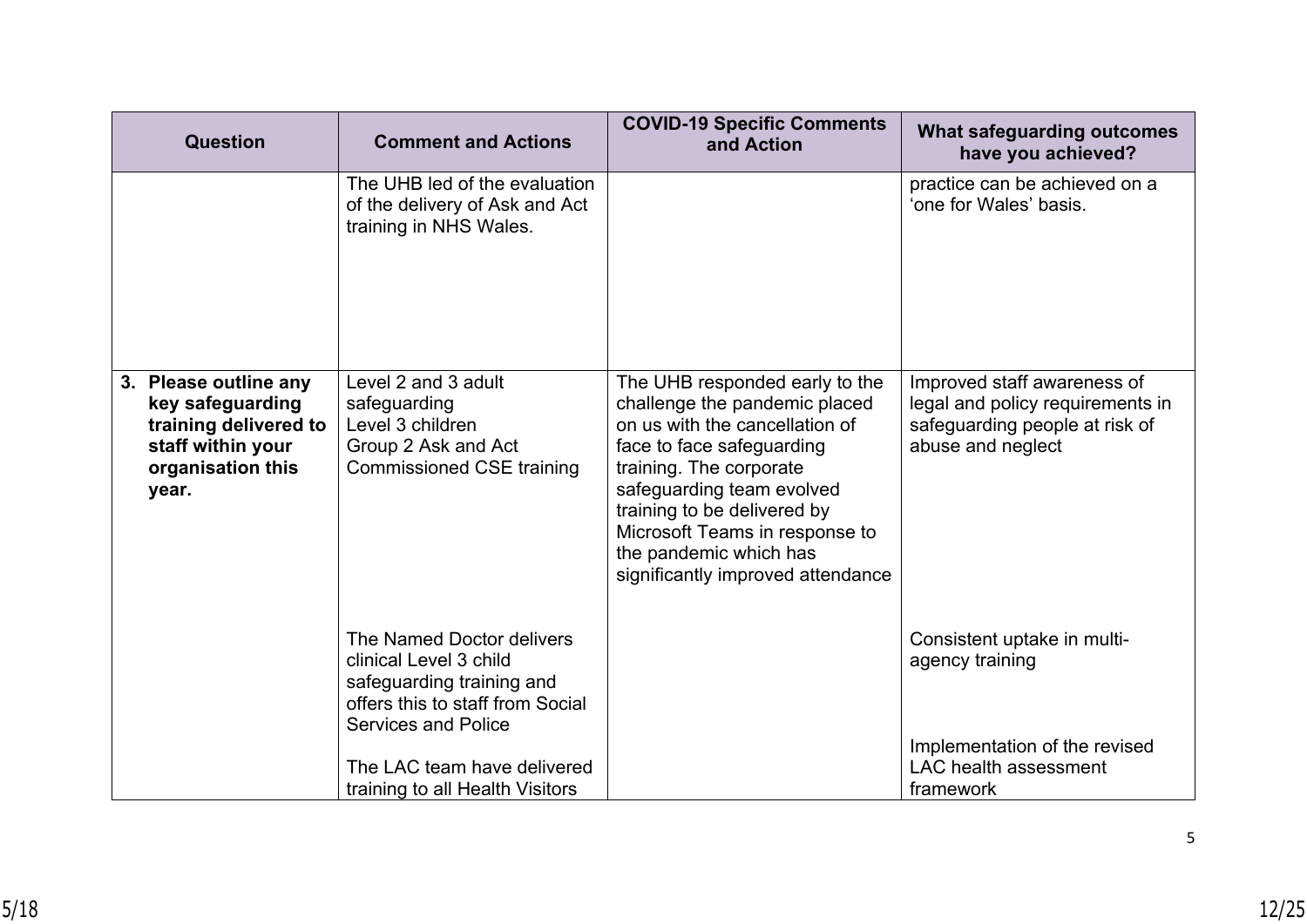| <b>Question</b>                                                                                                 | <b>Comment and Actions</b>                                                                                                                                                                                                                                                                                                                                                                                                                                                                                                                 | <b>COVID-19 Specific Comments</b><br>and Action                                                                                                                                                                                                                                                                   | What safeguarding outcomes<br>have you achieved?                      |
|-----------------------------------------------------------------------------------------------------------------|--------------------------------------------------------------------------------------------------------------------------------------------------------------------------------------------------------------------------------------------------------------------------------------------------------------------------------------------------------------------------------------------------------------------------------------------------------------------------------------------------------------------------------------------|-------------------------------------------------------------------------------------------------------------------------------------------------------------------------------------------------------------------------------------------------------------------------------------------------------------------|-----------------------------------------------------------------------|
|                                                                                                                 | and School Nurses on LAC<br>and the health assessment<br>framework<br>The Wales Safeguarding<br>Procedures 2019 are<br>embedded in all safeguarding<br>training.                                                                                                                                                                                                                                                                                                                                                                           |                                                                                                                                                                                                                                                                                                                   |                                                                       |
| 4. Please highlight key<br>challenges facing<br>your organisation in<br>respect of<br>safeguarding<br>practice. | We are committed to APRs.<br>CPRs, DHRs and MAPFs as<br>they are an important learning<br>process for the organisation<br>and practitioners. Capacity to<br>respond to the number of<br>reviews taking place across 3<br>counties simultaneously is a<br>challenge for us. We have<br>skilled team members through<br>action learning to support the<br>facilitation of MAPFs.<br>Increased number of LAC in<br>the region and the impact on<br>the Corporate LAC team and<br><b>Health Visitors and School</b><br><b>Nursing services</b> | During the second wave of the<br>pandemic, three corporate<br>safeguarding team members<br>were redeployed into clinical<br>practice to support operational<br>services. The corporate<br>safeguarding team implemented<br>the service Business Continuity<br>Plan. We have since returned to<br>normal business. | Maintained business continuity in<br>the corporate safeguarding team. |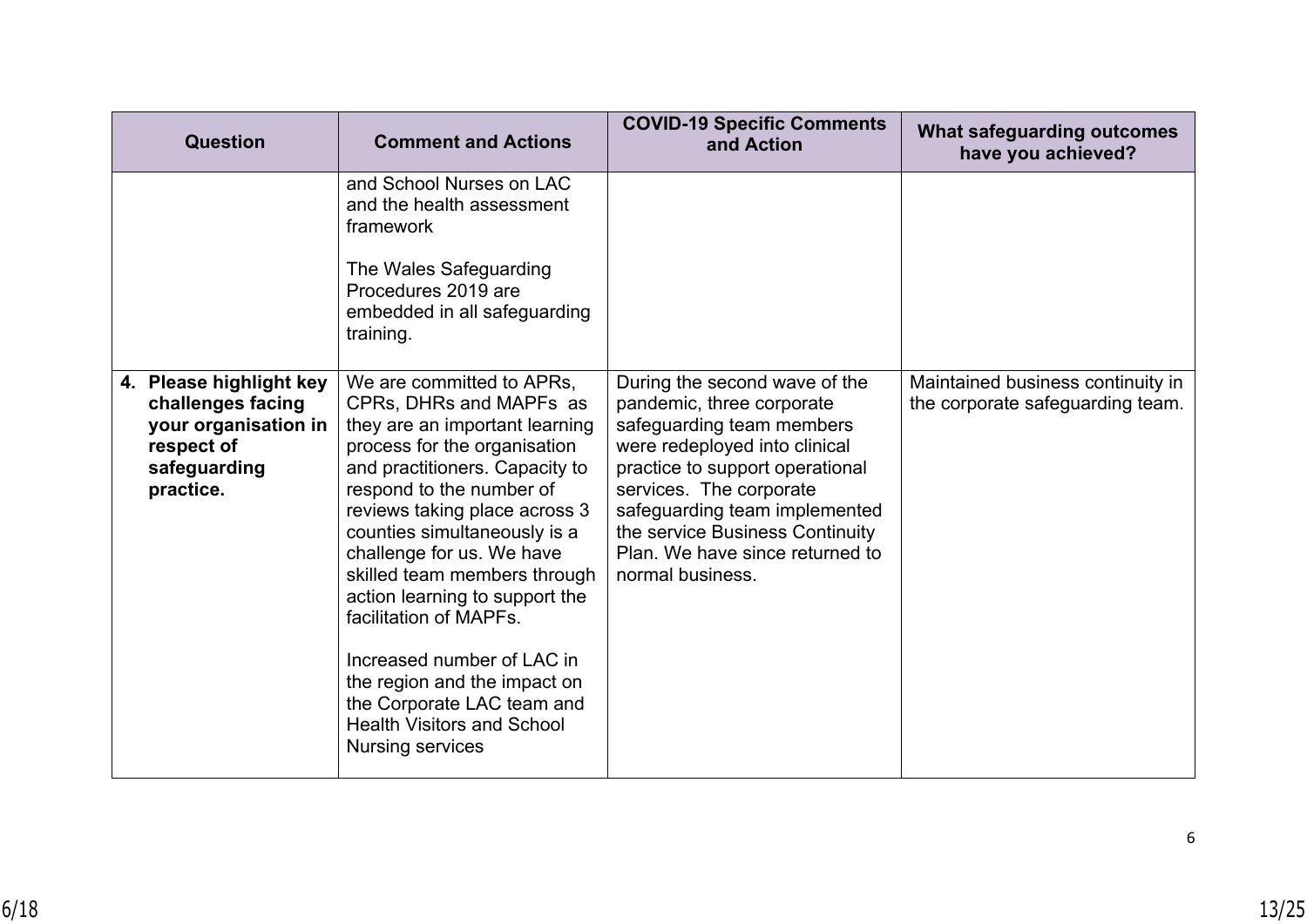| <b>Question</b>                                                                      | <b>Comment and Actions</b>                                                                                                                                                                                                                               | <b>COVID-19 Specific Comments</b><br>and Action                                                                                                     | <b>What safeguarding outcomes</b><br>have you achieved?                                                                                             |
|--------------------------------------------------------------------------------------|----------------------------------------------------------------------------------------------------------------------------------------------------------------------------------------------------------------------------------------------------------|-----------------------------------------------------------------------------------------------------------------------------------------------------|-----------------------------------------------------------------------------------------------------------------------------------------------------|
|                                                                                      | Capacity in the corporate<br>safeguarding team to attend<br>three individual county multi-<br>agency meetings, e.g. LOGs,<br>Channel<br>Capacity in operational<br>services to attend three<br>LOGs, DADD, e.g. S-CAMHs,<br><b>Mental Health service</b> |                                                                                                                                                     |                                                                                                                                                     |
| What are your<br>5.<br>agency's top 5<br>safeguarding<br>achievements in<br>2020-21? | <b>LAC Nurse Residential</b><br>$\bullet$<br>Homes                                                                                                                                                                                                       | The LAC Nurse was innovative in<br>establishing and maintaining<br>contact with children and young<br>people in these homes during the<br>pandemic. | This is a unique post in NHS<br>Wales. The first year has been<br>evaluated including feedback<br>from young people and<br>managers of these homes. |
|                                                                                      | Innovating training delivery<br>$\bullet$<br>via Microsoft Teams early<br>in the pandemic and<br>increasing uptake                                                                                                                                       |                                                                                                                                                     | Improved staff awareness across<br>the spectrum of safeguarding.                                                                                    |
|                                                                                      | The Named Doctor and<br>$\bullet$<br>Lead Nurse for<br>Safeguarding Children led<br>the development of<br>regional procedure for the                                                                                                                     |                                                                                                                                                     | Consistency in practice across<br>the region.                                                                                                       |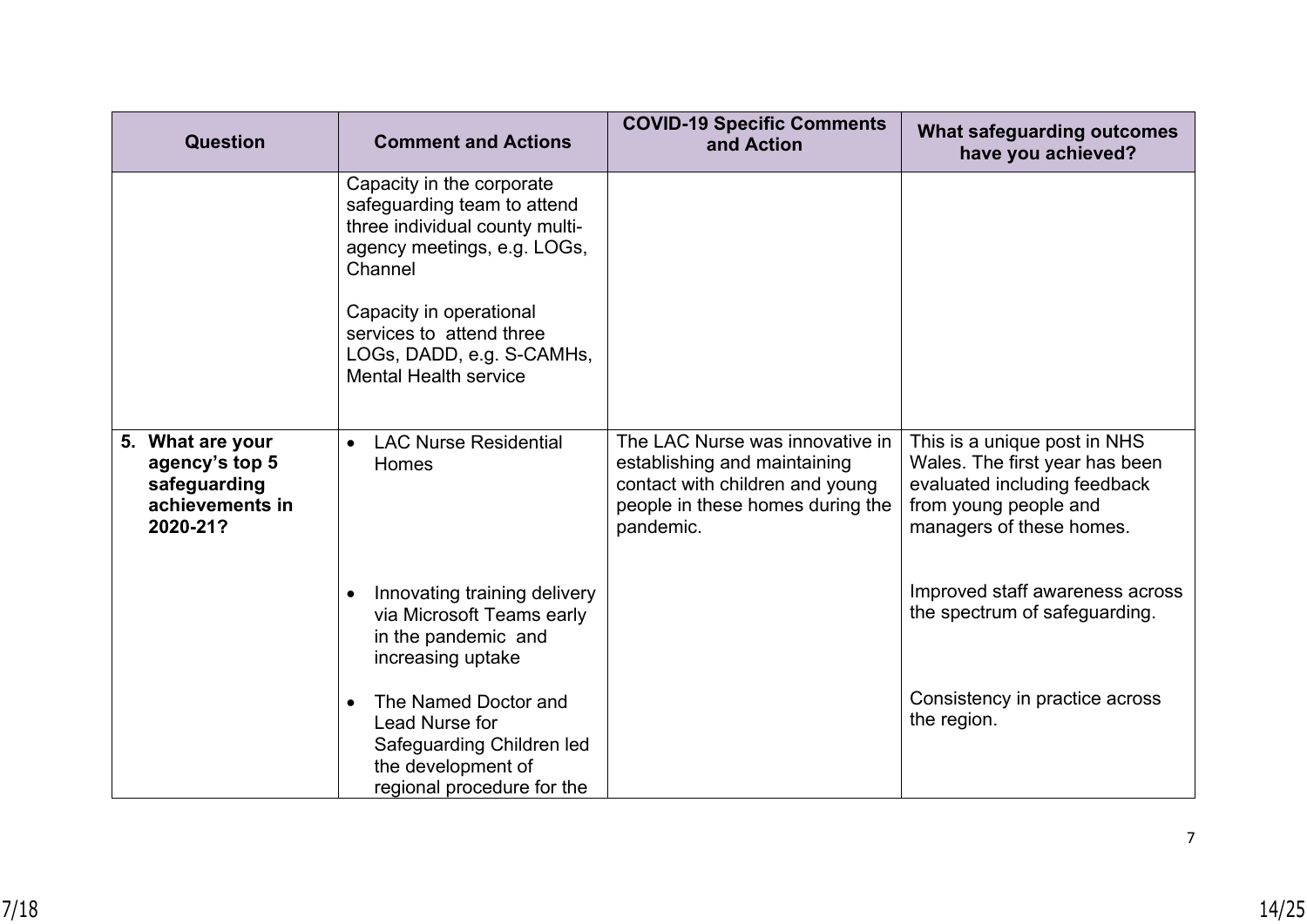| <b>Question</b>                                                                                                          | <b>Comment and Actions</b>                                                                                                                                                     | <b>COVID-19 Specific Comments</b><br>and Action | What safeguarding outcomes<br>have you achieved?                                                                        |
|--------------------------------------------------------------------------------------------------------------------------|--------------------------------------------------------------------------------------------------------------------------------------------------------------------------------|-------------------------------------------------|-------------------------------------------------------------------------------------------------------------------------|
|                                                                                                                          | management of injuries in<br>non-mobile children<br>The LAC Lead Nurse led<br>the development of a NHS<br><b>Wales LAC health</b><br>assessment framework                      |                                                 | Consistency in practice for LAC<br>health assessments and a quality<br>assurance framework across<br><b>NHS Wales.</b>  |
|                                                                                                                          | The UHB led the<br>$\bullet$<br>evaluation of delivery of<br>Ask and Act training in<br><b>NHS Wales.</b>                                                                      |                                                 | Identify and share best practice<br>and where consistency in<br>practice can be achieved on a<br>'one for Wales' basis. |
| 6. What in your<br>opinion, do you<br>consider to be the<br>Board's key<br>achievements and<br>successes in 2020-<br>21? | Sustaining partnership<br>working during the pandemic<br>and progressing with reviews<br>and regional policy<br>development.<br>Establishing the COVID 19<br>response meetings |                                                 | Good engagement, attendance<br>at meetings and partnership<br>working                                                   |
|                                                                                                                          | Virtual meetings                                                                                                                                                               |                                                 |                                                                                                                         |

# **Organisational Input into the Mid & West Wales Safeguarding Board's Annual Report 2019-20:**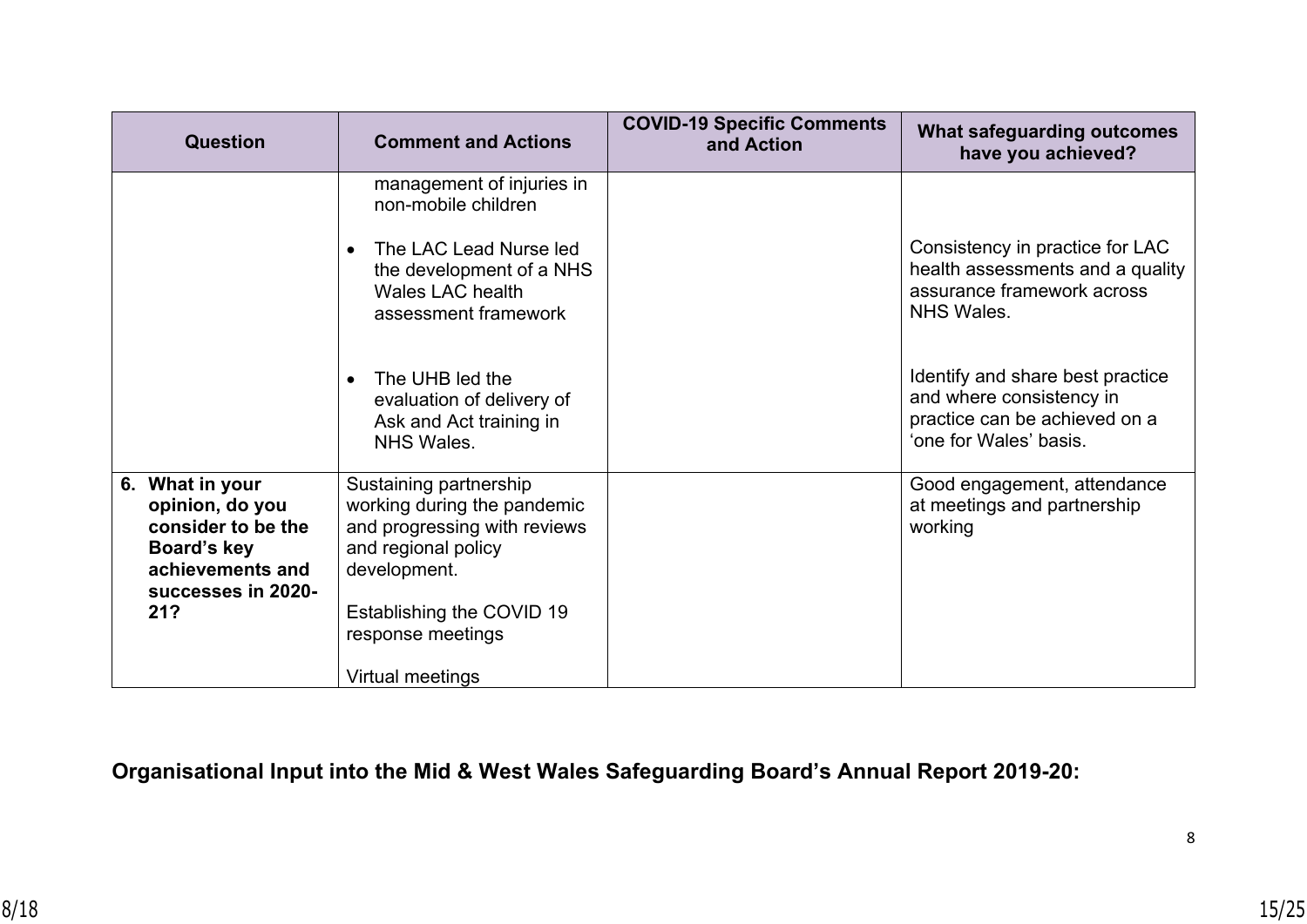| Question                                                                                                                                            | <b>Comment and Actions</b>                                                                                                                                                              | What safeguarding outcomes have you<br>achieved?                                                                                                                                                                                                                                                                                                                                                                                              |
|-----------------------------------------------------------------------------------------------------------------------------------------------------|-----------------------------------------------------------------------------------------------------------------------------------------------------------------------------------------|-----------------------------------------------------------------------------------------------------------------------------------------------------------------------------------------------------------------------------------------------------------------------------------------------------------------------------------------------------------------------------------------------------------------------------------------------|
| 7. Please evidence how children<br>and young people, families and<br>adults at risk have been<br>involved in service<br>development in your agency. | LAC in residential homes and<br>managers provided feedback to<br>support the evaluation of the LAC<br>Nurse in residential homes.                                                       | Improved service provision to meet the needs of<br>LAC in residential homes.                                                                                                                                                                                                                                                                                                                                                                  |
|                                                                                                                                                     | The Named Doctor for Safeguarding<br>Children actively engages with parents<br>/ carers of children with complex needs<br>to agree appropriate care and support<br>plans                | A co-ordinated child centred multi-agency<br>response to the management of children with<br>complex needs.                                                                                                                                                                                                                                                                                                                                    |
|                                                                                                                                                     | The Health Board has established a<br>Voices of Children and Young People<br>multi-agency group.                                                                                        | Support the development of appropriate<br>guidance, policies and procedures to ensure the<br>importance of learning from children and young<br>people is recognised and considered by the<br>Health Board.<br>Provide support to ensure children and young<br>people influence the strategic direction of the<br>organisation.<br>Ensure the voices of children and young people<br>influences services and staff across the<br>organisation. |
|                                                                                                                                                     | The Health Board is working in<br>partnership with Dyfed Powys Police,<br>Dyfed Powys Office of the Police and<br>Crime Commissioner and Mid and<br>West Fire to develop a 'blue light' | This approach is in line with current advice from<br>the Children's Commissioners for Wales Office.                                                                                                                                                                                                                                                                                                                                           |

9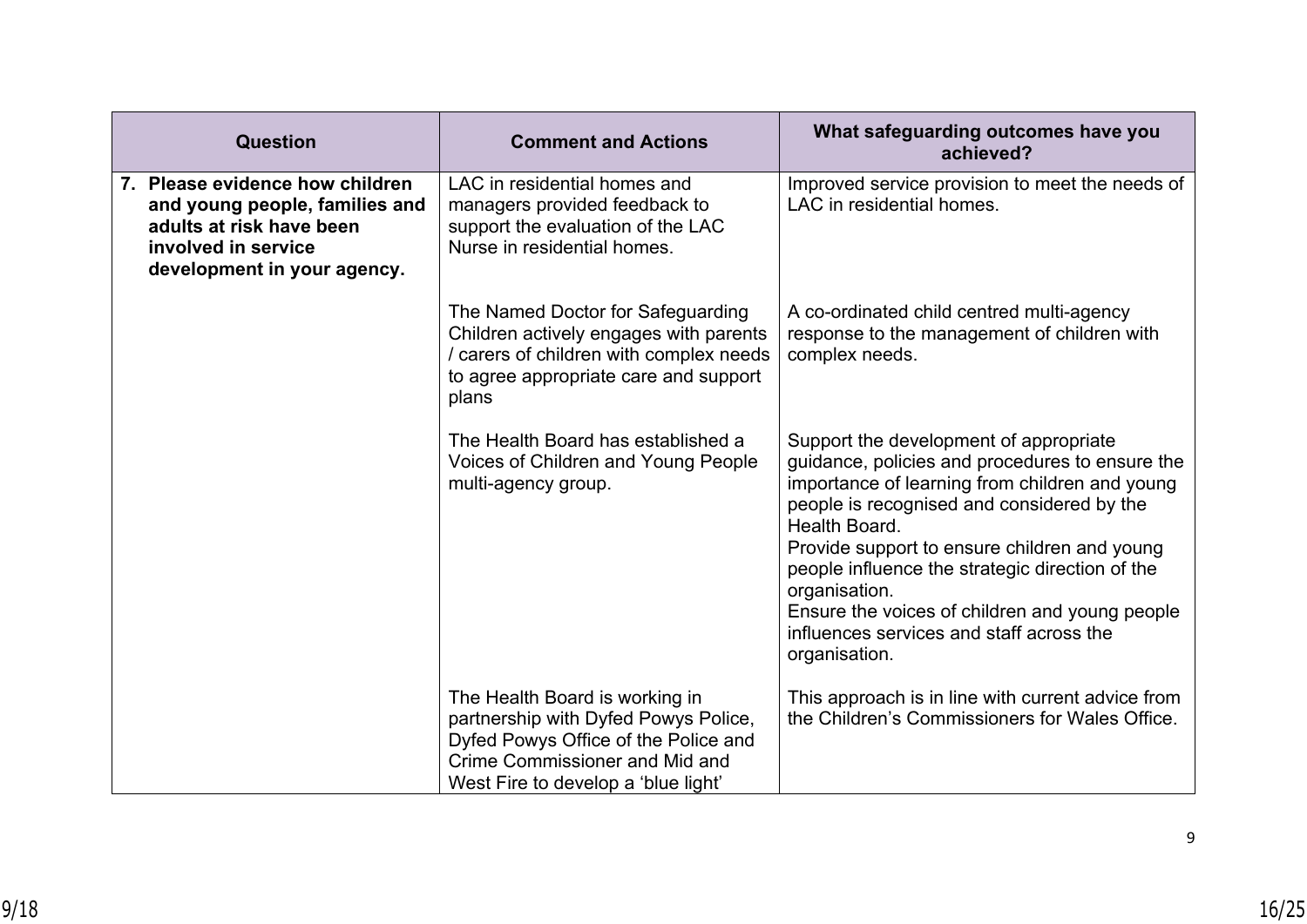| <b>Question</b>                                                                                                                                                             | <b>Comment and Actions</b>                                                                                                                                                                                                                                                                                                                                                                                                     | What safeguarding outcomes have you<br>achieved?                                                                            |
|-----------------------------------------------------------------------------------------------------------------------------------------------------------------------------|--------------------------------------------------------------------------------------------------------------------------------------------------------------------------------------------------------------------------------------------------------------------------------------------------------------------------------------------------------------------------------------------------------------------------------|-----------------------------------------------------------------------------------------------------------------------------|
|                                                                                                                                                                             | children's rights charter informed by<br>children and young people across the<br>Dyfed Powys footprint.                                                                                                                                                                                                                                                                                                                        |                                                                                                                             |
| 8. Please highlight any learning<br>themes or outcomes that your<br>agency has identified and how<br>this information has been<br>disseminated within your<br>organisation. | A thematic breakdown of referrals to<br>adult safeguarding about Health Board<br>services is provided quarterly to the<br><b>UHB Strategic Safeguarding Working</b><br>Group. Discharge from hospital has<br>been a recurrent theme over the last<br>12 months. Acute services have an<br><b>Acute Hospital Discharge</b><br>Improvement plan, which is monitored<br>through the Acute Service<br>Safeguarding Delivery Group. | We aim to ensure that none of our patients<br>come to harm through an unsafe discharge from<br>hospital.                    |
|                                                                                                                                                                             | The NHS Wales Safeguarding Maturity<br>Matrix identifies being Adverse<br>Childhood Experience (ACE) informed<br>as a key area for Health Boards and<br>Trust within Wales. The electronic<br>safeguarding children module allows<br>themes ACE's and their impact to be                                                                                                                                                       | Aim to inform operational services of the themes<br>to enable them to ensure the effectiveness of<br>preventative services. |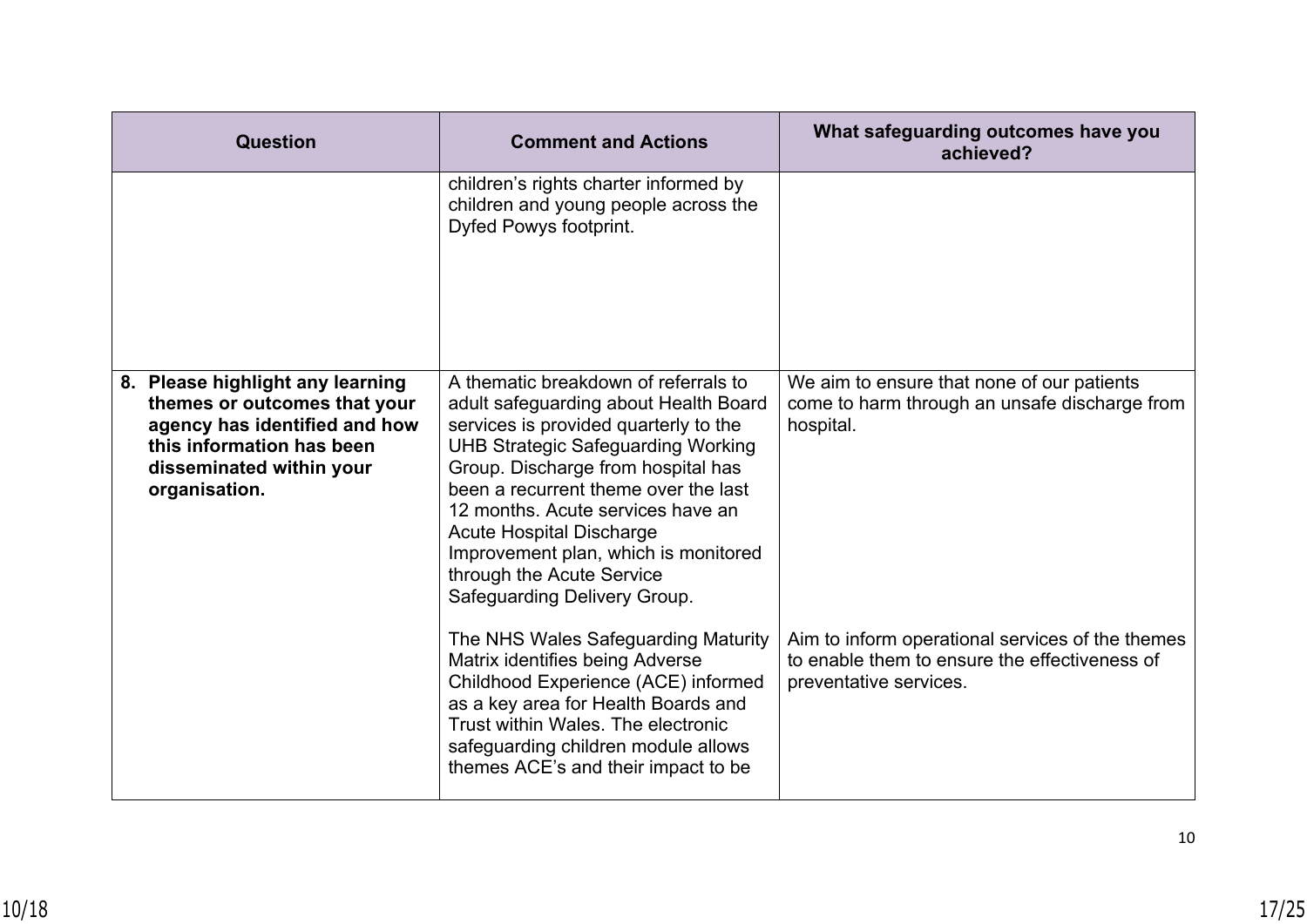| Question | <b>Comment and Actions</b>                                                                                                                                                                                                                                                                                                                                                                                                                                                                                 | What safeguarding outcomes have you<br>achieved?                                                                                                                |
|----------|------------------------------------------------------------------------------------------------------------------------------------------------------------------------------------------------------------------------------------------------------------------------------------------------------------------------------------------------------------------------------------------------------------------------------------------------------------------------------------------------------------|-----------------------------------------------------------------------------------------------------------------------------------------------------------------|
|          | identified from the narrative of the<br>MARF.<br>All the LAC health assessments are<br>quality assured by the LAC Lead<br>Nurse and Specialist Nurse to ensure<br>the quality of care delivered across the<br>organisation is consistent and the<br>organisation delivers effective, safe<br>and person-centred care. The themes<br>are reported to the Senior Nurses for<br><b>School Nursing and Health Visiting</b><br>and reported to Strategic Safeguarding<br>Working Group quarterly and W&C<br>DG. | Improved timeliness and quality of LAC health<br>assessments.                                                                                                   |
|          | Presentations to inform the Health<br><b>Board Strategic Safeguarding Working</b><br>Group of multi-agency and health<br>recommendations from Child Practice<br>Reviews, Adult Practice Reviews and<br>Domestic Homicide Reviews locally<br>and from across Wales is embedded.<br>This is further supported by the<br>distribution of 7-minute briefings via<br>global email; Safeguarding Delivery<br>Groups and the Health Board quarterly                                                               | Share lessons learned from safeguarding<br>practice across different specialities in the UHB<br>to improve outcomes for people at risk of abuse<br>and neglect. |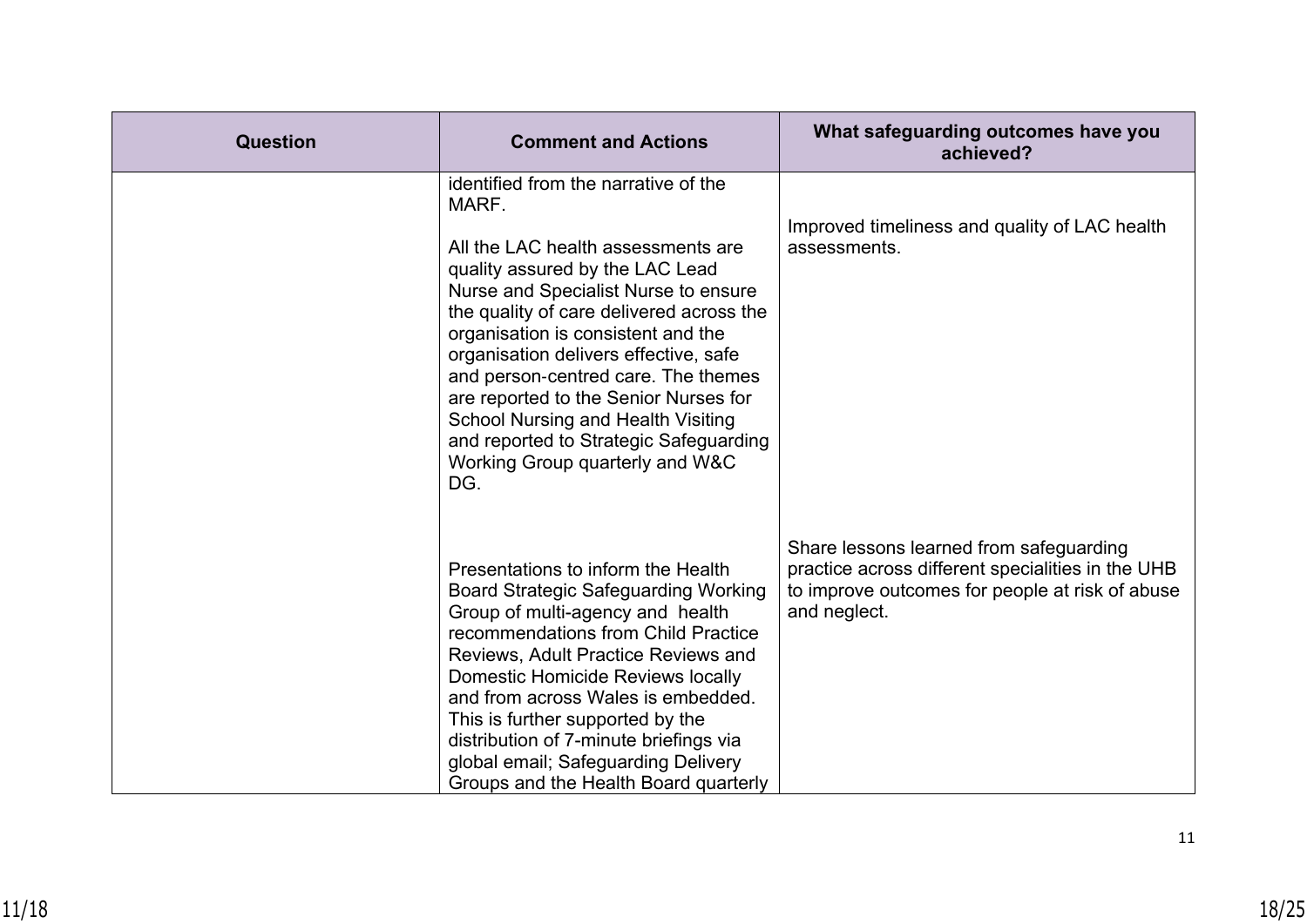| <b>Question</b> | <b>Comment and Actions</b>                                                                                                                                                                                   | What safeguarding outcomes have you<br>achieved?                                                                                                                                                                                            |
|-----------------|--------------------------------------------------------------------------------------------------------------------------------------------------------------------------------------------------------------|---------------------------------------------------------------------------------------------------------------------------------------------------------------------------------------------------------------------------------------------|
|                 | safeguarding newsletters and<br>publication on the safeguarding<br>intranet page.                                                                                                                            |                                                                                                                                                                                                                                             |
|                 | Redesigned the safeguarding intranet<br>page as an all age information, support<br>and learning hub                                                                                                          | Shared learning across the Health Board.                                                                                                                                                                                                    |
|                 | Lessons learned from internal practice<br>and multi-agency learning are<br>disseminated via a number of methods<br>as mentioned above.                                                                       | The group is responsible for ensuring that there<br>is a streamlined process for the management of<br>Serious Incidents that fall under the PRUDIC<br>process. The Group will also oversee any<br>Health Board actions arising from PRUDIC. |
|                 | We have established a regular<br>PRUDiC / Serious Incident meeting to<br>ensure a seamless process for the<br>reporting and monitoring of all<br>incidents generated following an<br>unexpected child death. | Improved awareness of safeguarding<br>legislation, policy and practice and how to<br>recognise and respond to abuse and neglect<br>across all age groups.                                                                                   |
|                 | <b>Distributed Live Fear Free resources</b><br>to vaccination centres                                                                                                                                        | Make the public aware of domestic abuse and<br>access to support                                                                                                                                                                            |
|                 | Children who are not brought to<br>appointments has been a theme for                                                                                                                                         | The UHB has an approved Procedure for<br>Monitoring Vulnerable People who are not                                                                                                                                                           |

12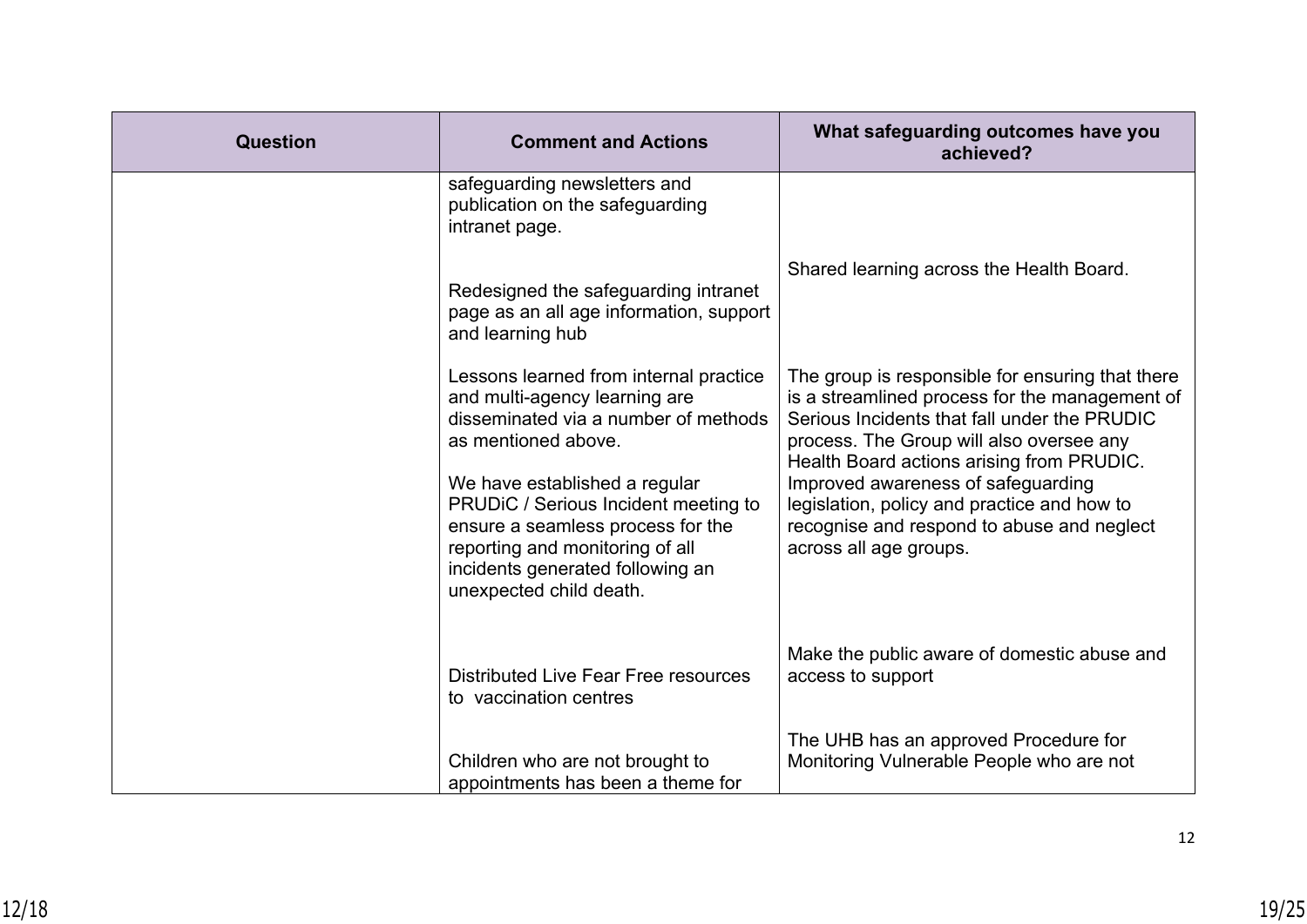| <b>Question</b> | <b>Comment and Actions</b>                                                                                                                                                                                                                                                                | What safeguarding outcomes have you<br>achieved?                                                   |
|-----------------|-------------------------------------------------------------------------------------------------------------------------------------------------------------------------------------------------------------------------------------------------------------------------------------------|----------------------------------------------------------------------------------------------------|
|                 | the UHB. Further, complex cases in<br>the community involving adults at risk<br>and access provided practice<br>challenges.                                                                                                                                                               | brought to appointments, could not attend and<br>no access visits.                                 |
|                 | Professional curiosity has been a<br>recurring theme in reviews for all<br>agencies. HDdUHB are reviewing what<br>we can do to support improved<br>practice in relation to professional<br>curiosity.                                                                                     |                                                                                                    |
|                 | The Senior Safeguarding Adult<br><b>Practioner and Specialist Nurse</b><br>Safeguarding Children led an<br>interactive workshop of the UHB STAR<br>Leadership programme and used a<br>domestic abuse scenario involving<br>older people as a victim and<br>perpetrator of domestic abuse. | Improved recognition and response to domestic<br>abuse in older people by clinical nursing leaders |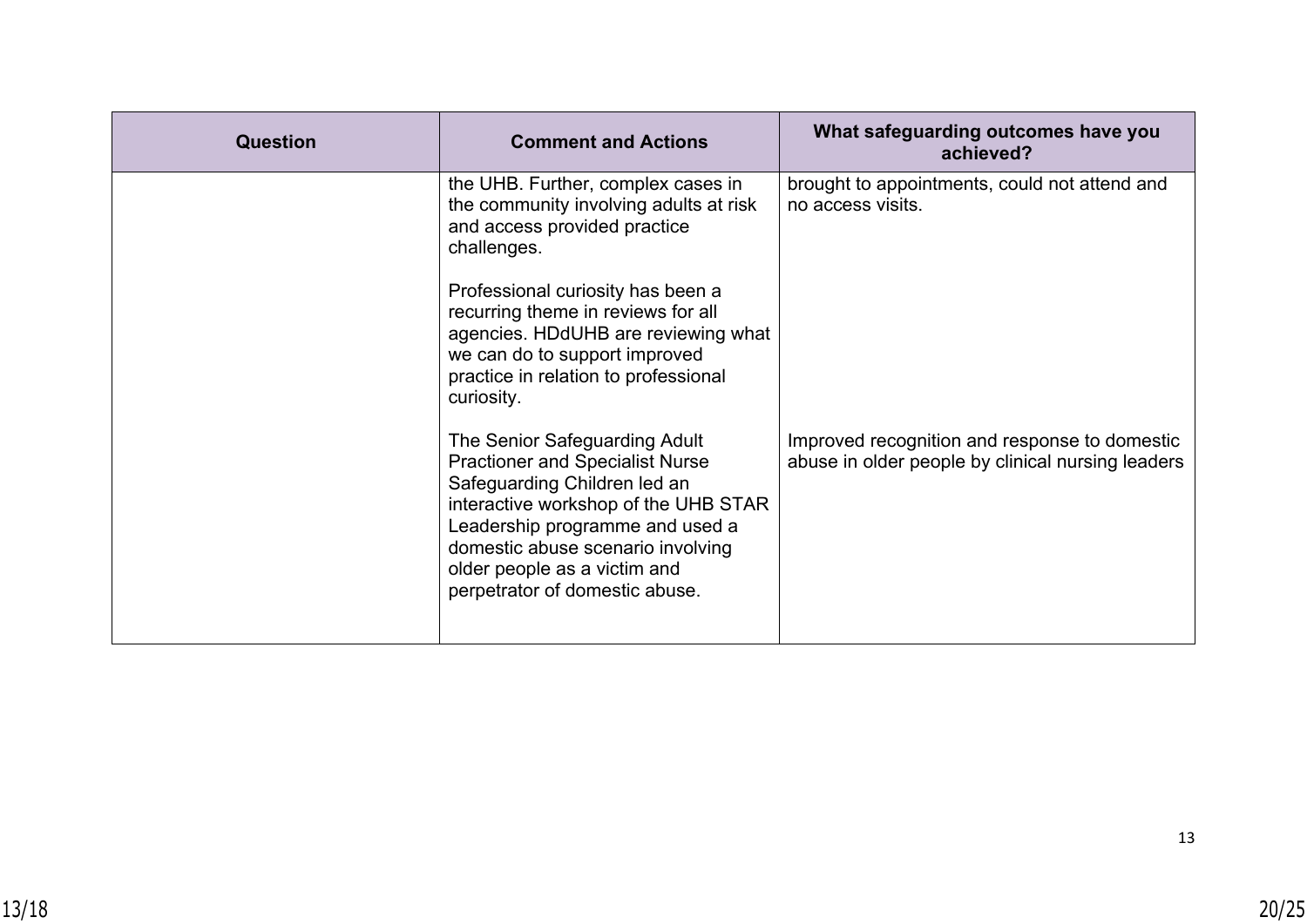| <b>Question</b>                                                                                    | <b>Comment and Actions</b>                                                                                                                                                            | What safeguarding outcomes have you<br>achieved?                                                                                                                                                                      |
|----------------------------------------------------------------------------------------------------|---------------------------------------------------------------------------------------------------------------------------------------------------------------------------------------|-----------------------------------------------------------------------------------------------------------------------------------------------------------------------------------------------------------------------|
| 9. In relation to safeguarding, how<br>do you quality assure practice<br>within your organisation? | There is a clear governance structure<br>in place within the Health Board in<br>relation to safeguarding across the<br>lifespan.                                                      | Robust processes in place for assurance and<br>exception reporting in relation to safeguarding<br>matters.                                                                                                            |
|                                                                                                    | Each Directorate has a Safeguarding<br>Delivery Group who provide assurance<br>and exception reports to the Health<br><b>Board the Strategic Safeguarding</b><br><b>Working Group</b> | The Health Board is open and transparent with<br>our governance processes.                                                                                                                                            |
|                                                                                                    | We are required to submit an annual<br>self-assessment against the NHS<br><b>Wales Safeguarding Maturity Matrix,</b><br>which is subject to peer review.                              | The Health Board is open and transparent with<br>our governance processes. There is shared<br>learning of best practice across Wales and the<br>peer review informs the NHS Safeguarding<br>Network annual work plan. |
|                                                                                                    | Regular audits of safeguarding work<br>related to children, adults and LAC<br>health assessments.                                                                                     | Assessment of compliance with statutory and<br>policy requirements and actions to improve<br>practice                                                                                                                 |
|                                                                                                    | Post Group 2 Ask and Act training<br>audit                                                                                                                                            | Audit conducted 6 months after training to<br>capture outcomes for survivors                                                                                                                                          |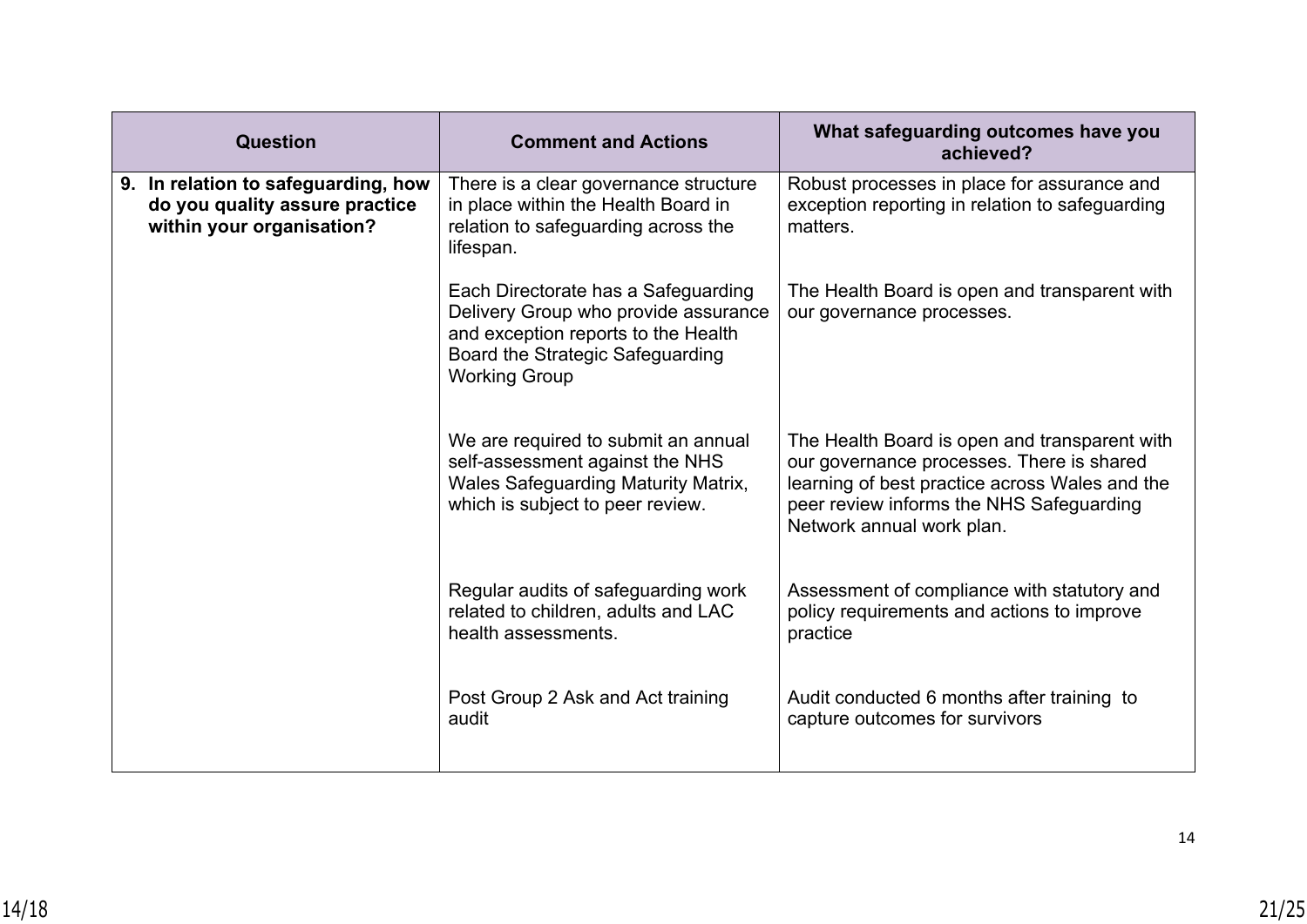| <b>Question</b>                                                                             | <b>Comment and Actions</b>                                                                                                                       | What safeguarding outcomes have you<br>achieved?                                                                                                            |
|---------------------------------------------------------------------------------------------|--------------------------------------------------------------------------------------------------------------------------------------------------|-------------------------------------------------------------------------------------------------------------------------------------------------------------|
|                                                                                             | The Safeguarding Team offers a single<br>point of contact for all Health Board<br>and Local Authority staff to access for<br>advice and support. | Timely and accessible support to all UHB staff<br>in recognising and responding to safeguarding<br>concerns across the life span.                           |
|                                                                                             | Weekly quality assurance of advice<br>and support provided to operational<br>staff                                                               | Consistency in practice and sharing learning                                                                                                                |
|                                                                                             | Safeguarding children supervision and<br>peer review is well embedded in the<br>organisation.                                                    | Development of practitioner knowledge and<br>skills in relation to safeguarding to ensure staff<br>are confident and competent in safeguarding<br>practice. |
|                                                                                             | The Named Doctor Chairs Clinical<br>Liaison meetings in each county                                                                              | Multi-agency professionals and clinical peers<br>discuss issues and good practice to improve<br>outcomes for children                                       |
| 10. What are your agency's key<br>priorities in relation to<br>safeguarding training within | Improved compliance with Level 3<br>child and adult safeguarding training<br>and Group 1 and 2 VAWDASV                                           | Improved knowledge and awareness amongst<br>the workforce in HDdUHB.                                                                                        |
| your workforce                                                                              | training.                                                                                                                                        | There are governance structures in place to<br>monitor progress with training compliance<br>across the UHB.                                                 |
|                                                                                             | We have identified that professional<br>curiosity is a theme that we need to<br>address internally and would                                     | Improve outcomes for people at risk                                                                                                                         |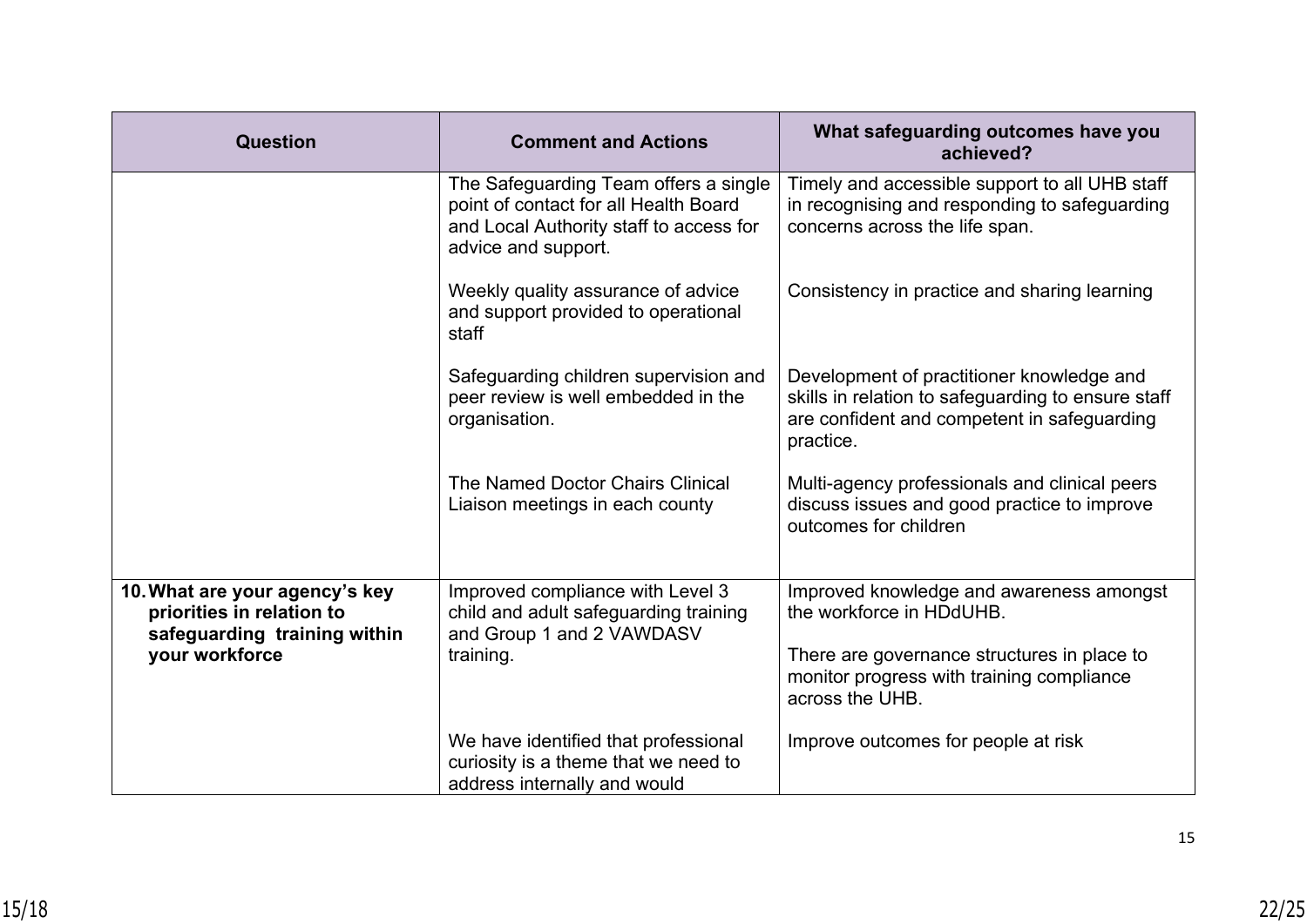| <b>Question</b> | <b>Comment and Actions</b>                                       | What safeguarding outcomes have you<br>achieved?                                                                       |
|-----------------|------------------------------------------------------------------|------------------------------------------------------------------------------------------------------------------------|
|                 | appreciate a collaborative approach<br>across the region.        |                                                                                                                        |
|                 | The Named Doctor will continue to<br>offer training to partners. | Delivery of multi-agency training                                                                                      |
|                 | Provide regular FII and PRUDIC<br>training                       | Children and adults at risk will be safer via<br>improved professional knowledge and improved<br>safeguarding practice |
|                 | <b>Exploitation workshops</b>                                    |                                                                                                                        |
|                 | Reflective learning events                                       |                                                                                                                        |
|                 |                                                                  |                                                                                                                        |

**Any other organisational practice, events or activities that you wish to highlight for the Annual Report that has contributed to good safeguarding outcomes within 2020-21:**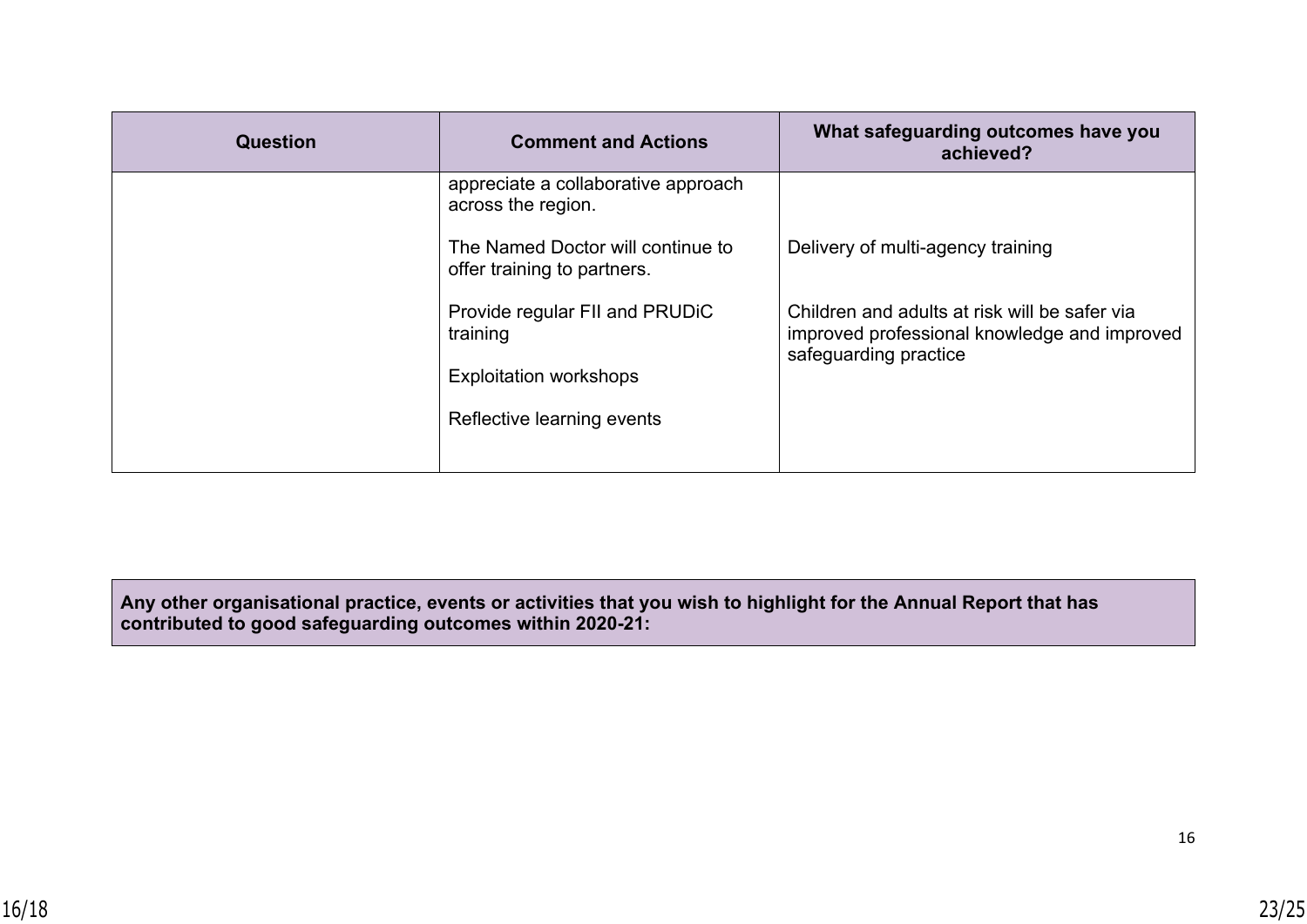Included below is some feedback from young people and managers in residential care homes for LAC following the first 12 months evaluation.

### **From children and young people**

*'I know that I need to keep myself healthy and keep taking my medication'*

#### **From managers.**

"*Direct link to a responsible individual is good for good lines of communication"*

*"Having a person to be able to go to that will know the health needs of the individual"*

*"Great for a point of contact perfect for building relationships and giving advice to the staff and young people."*

*'Young people have the opportunity to become familiar with the nurse and have the opportunity to talk about health concerns they may have. Quick support if needed'*

 *'Hollie has been on hand to give advice and information throughout the C-19 and any health concern with the young people'*

# **NHS Evaluation**

### **Training feedback**

# **Clinical Level 3 child safeguarding**

*'The topic is a difficult one, but you managed to engage a fairly large audience on MS Teams which is not the easiest forum for sensitive and important transfer of information. You have an easy yet professional style, and engaged everyone very well. You managed to be encouraging yet scrutinised attendees' knowledge and awareness.* 

*I was very impressed… as you can probably tell!'*

# **Core Level 3 child safeguarding**

'*Clear and in-depth but not over complicated. Excellent delivery.'*

*'Everything was really useful and thoroughly presented.'*

*'It was a lot of valuable information, some of which I was not familiar with. I intend to look at the Safeguarding Intranet to read further'.*

### **LAC Health Assessment Training Feedback**